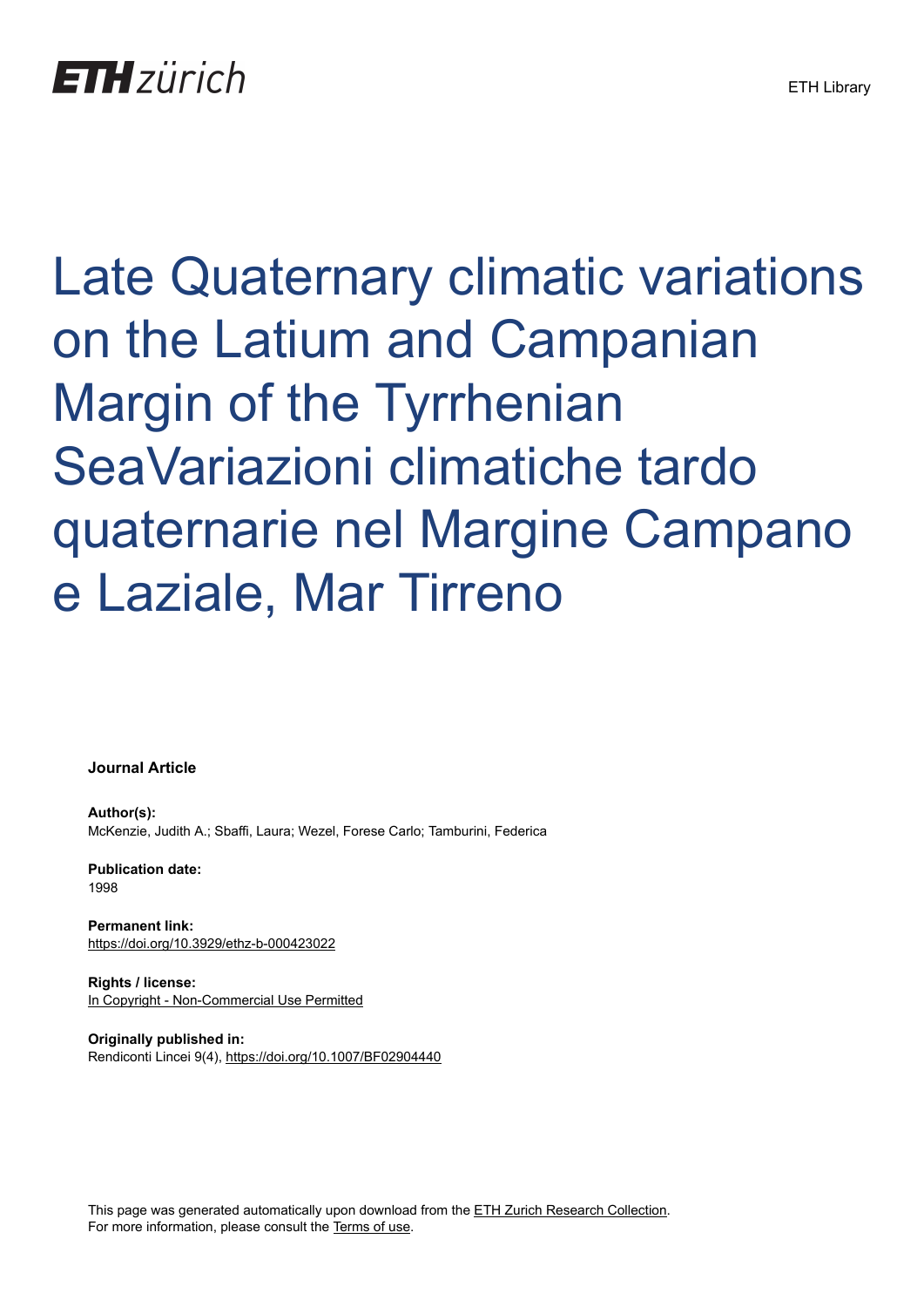**Geologia.** — *Late Quaternary climatic variations on the Latium and Campanian Margin of the Tyrrhenian Sea.* Nota (\*) di Federica Tamburini, Laura Sbaffi, Forese Carlo Wezel e JUDITH A. McKENZIE, presentata dal Corrisp. F. C. Wezel.

Abstract. — A multidisciplinary investigation was carried out on two cores, MC 82-12 (Palinuro intraslope basin) and ML 83-21 (Pontinia intraslope basin), recovered during a cruise carried out in 1983, in the eastern part of the Tyrrhenian Sea, funded by C.N.R. Quantitative analyses of planktonic foraminifers, along with oxygen and carbon stable isotopes analyses, and mineralogical and petrological studies on tephra layers allowed to recognize and date, by means of isotopic stratigraphy, the main climatic events of the Late Quaternary: the Last Glacial Maximum, the Younger Dryas event, as well as Termination IA and IB. The planktonic assemblages recognized in the two cores correlate well between them and with the oxygen isotopic signal, even if there are some discrepancies, related to oceanographic factors other than temperature influencing the foraminifers distribution.

Key words: Tyrrhenian Sea; Planktonic foraminifers; Oxygen stable isotopes; Late Quaternary.

Riassunto. — *Variazioni climatiche tardo quaternarie nel Margine Campano e Laziale, Mar Tirreno.* Uno studio multidisciplinare è stato condotto su due carote sedimentarie, MC 82-12 (bacino di Palinuro) e ML 83-21 (bacino di Pontinia), recuperate durante una crociera del 1983, finanziata dal C.N.R., lungo il margine orientale del Mar Tirreno. Le analisi quantitative sui foraminiferi planctonici, unite alle analisi degli isotopi stabili dell'ossigeno e del carbonio e a studi mineralogici e petrografici di strati sabbiosi di origine vulcanica, hanno permesso di riconoscere e datare, per mezzo della stratigrafia isotopica, gli eventi climatici principali del Tardo Quaternario: l'ultimo massimo glaciale, l'evento Younger Dryas, così come le due fasi della deglaciazione (*Termination* IA e IB). Le associazioni planctoniche riconosciute nelle due carote si correlano bene tra di loro e con le curve dell'ossigeno, e le differenze esistenti sono da mettere in relazione, oltre che alla temperatura, ad altri fattori oceanografici, come la salinita, che influenzano la distribuzione ` dei foraminiferi.

# **INTRODUCTION**

The principal oceanographic factors, as temperature, salinity, oxygen and nutrient amounts, vary in a very sensitive way from the west to the east of the Mediterranean Sea, according to the inflow of the Atlantic water and to the complex physiography of the basin, strongly influenced by the tectonic evolution of the area (Vergnaud-Grazzini, 1985).

Several minor basins can be recognized, connected each other by small and shallow sills that affect the hydrographic circulation of the sea and control the quality and quantity of water interchange. One of these basins, the Tyrrhenian Sea, is an epirogenic interarc basin laying within the concave side of the Apennine and Sicilian mountain belts of Neogene and Quaternary age. It's a young, small and triangular shaped basin, with a central deep abyssal plain, where new oceanic crust forms, and a shallow and narrow continental platform, bordering the basin plain and affected by normal faulting,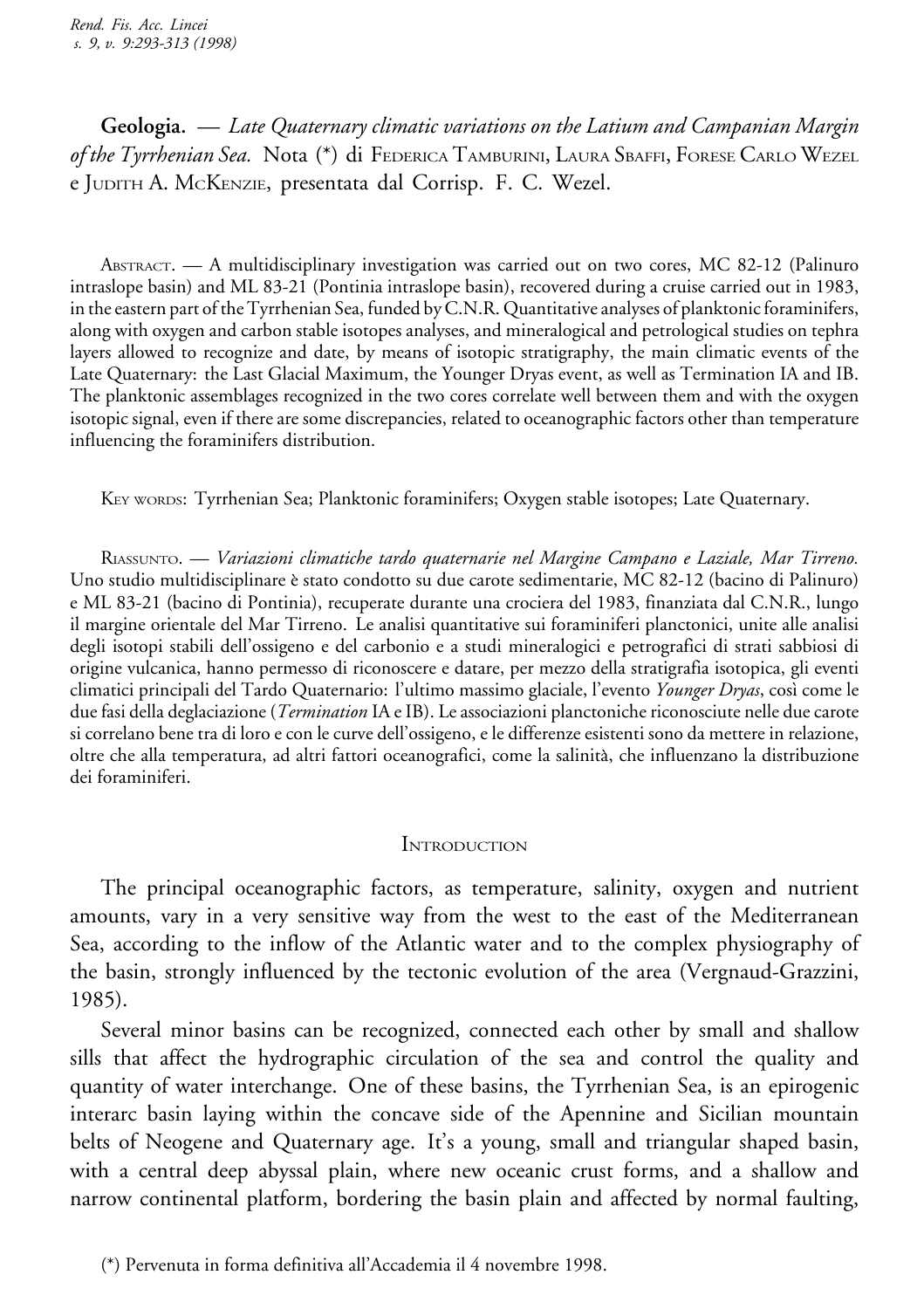leading to the presence of several little basins (Circum-Tyrrhenian basins or intraslope basins; Vanney and Gennesseaux, 1985). These basins actively control the flow of terrigenous sediment to the abyssal plain (Wezel, 1981).

The Tyrrhenian Sea is connected to the Ionian Sea through the Messina Strait (Southeast), to the Western Mediterranean Sea through Sardinia Channel (Southwest) and through Bocche di Bonifacio (West) and to the Ligurian Sea through Piombino and Corsica channels (North). So, it principally receives water from the Western Mediterranean Sea and the Ligurian Sea (Selli, 1985).

This paper focuses on the Tyrrhenian Sea, in particular on two little intraslope basins located in its eastern margin (Latium-Campanian margin).

During the period 1977-1983 several C.N.R. cruises in the Tyrrhenian Sea were organized to study the morphostructural and sedimentary framework of the Circum-Tyrrhenian basins. These cruises were organized within the framework of the C.N.R. project «Oceanografia e Fondi Marini».

Two gravity cores, MC 82-12, 263 cm long (Palinuro basin, Campanian margin; 39◦ 43.74 N, 14◦ 25.14 E, 1657 m water depth, 75 km offshore), recovered during R/V *Marsili* cruise of 1982, and ML 83-21, 340 cm long (Pontinia basin, Latium margin; 41◦ 03.8 N, 12◦ 16.3 E, 1720 m water depth, 50 km offshore), collected during R/V *Bannock* of 1983, are studied here (Wezel, 1981; Savelli *et al.*, 1988; fig. 1). The cruises were organized by the group «Bacini Sedimentari», co-ordinated by F. C. Wezel, from University of Urbino (Italy), where the cores are now stored.



Fig. 1. – Location of C.N.R. cores MC 82-12 and ML 83-21 in the Tyrrhenian Sea.

Previous works (Borsetti *et al.*, 1985; Capotondi *et al.*, 1989) on the Tyrrhenian area have demonstrated that these small intraslope basins are not as disturbed by reworking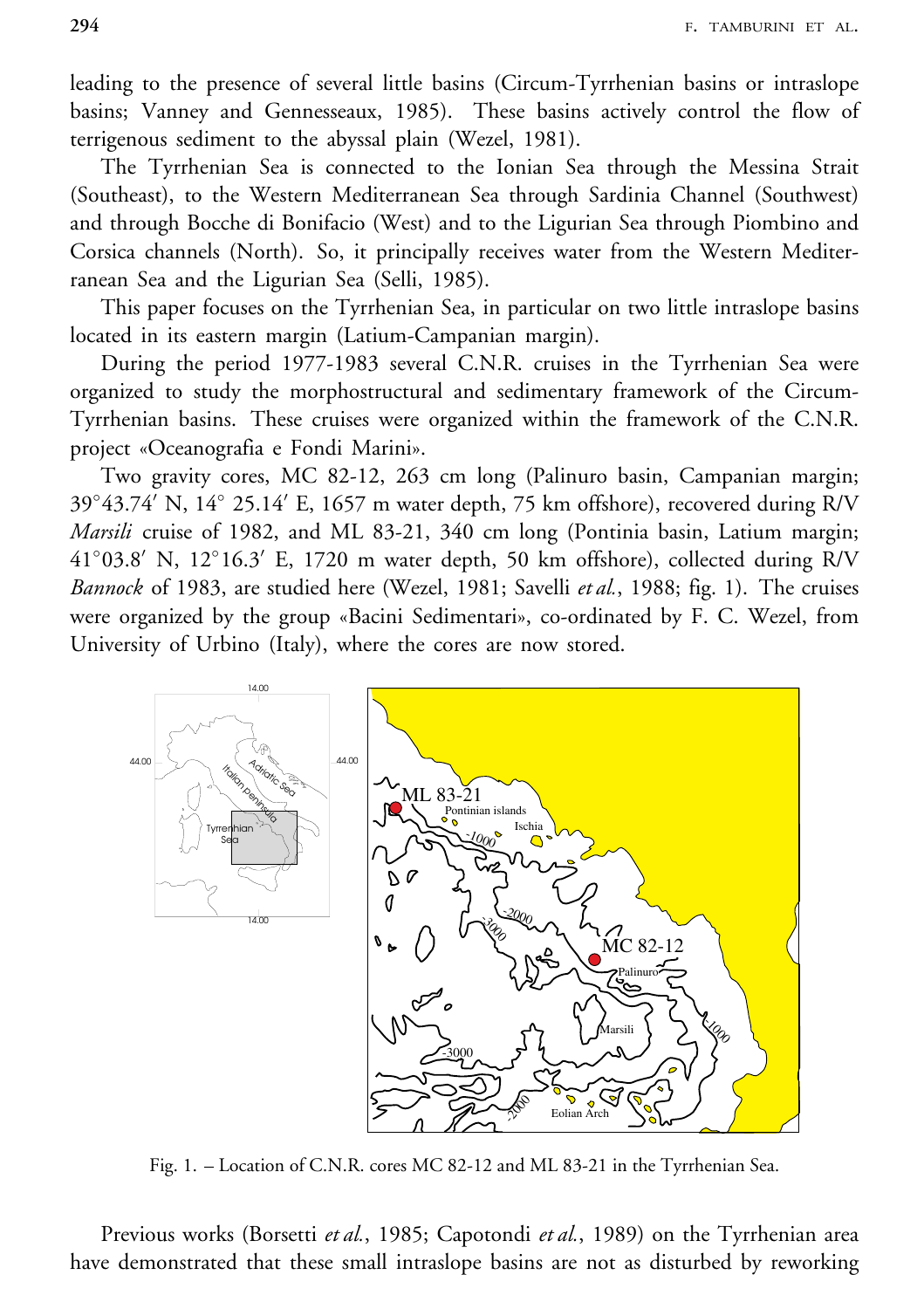processes as the central abyssal plain, and that very often they show an almost continuous Late Quaternary geological record (Wezel *et al.*, 1982).

Because of all these considerations, a detailed study of the two cores was carried out, in order to provide new information on the Late Quaternary climatic variations in the Tyrrhenian Sea.

# Materials and methods

*Lithologic description of the cores.*

# - MC 82-12.

Core MC 82-12, 263 cm long, consists mainly of grey mud and silty mud. Some sandy levels, more or less continuous, occur in the core. The thickest one (134-144 cm from the core top) is normally graded and constituted by black sand, rich in volcanic glass. Thinner sandy levels are present at 258-262, 98-99, 62-65 and 25-30 centimetres from the core top. The interval between 50 and 63 cm is bioturbated. From 107 to 120 cm patches of organic matter occur (fig. 2).

# - ML 83-21.

Mud and silty mud are the dominant lithology of core ML 83-21, 340 cm long. Intercalations of thin silty and sandy levels are also present (309-312, 279-280 and 49-51 cm from the core top).

A 8 centimetres thick sandy layer, composed of dark volcanic sand, rich in glass and biotite, normally graded and with sharp lower contact, occurs at 330 cm from the core top. A large pumice fragment (ø 2.5 cm) is found at 130 cm from the core top.

The interval between 148 and 150 cm contains abundant pteropods. From 170 to 250 cm brown to black organic patches are present, more or less continuous (fig. 2).

Apart from the sandy and/or silty levels described above, the lithology of both cores seems to be homogeneous, mainly characterized by pelitic sediments, testifying a continuous sedimentation, with scarce terrigeneous supply (fig. 3).

Sedimentation rates, extrapolated from  $\delta^{18}O$  stratigraphy, are in average around 8-10 cm/kyr for both cores.

Five different chromatics intervals are observed in the cores. In particular, from bottom to top, the following chromatic units can be identified:

- $i)$  olive-grey unit (5Y6/3, Munsell Soil Colour Chart): its thickness varies from 161 cm (MC 82-12) to 270 cm (ML 83-21). It's the thickest unit.
- *ii*) olive-brown unit (5Y6/4): from 11 cm (ML 83-21) to 82 cm (MC 82-12).
- $iii)$  hazel-brown (10YR6/3): from 4 cm (MC 82-12) to 16 cm (ML 83-21).
- $iv)$  light brown (10YR5/4): from 12 cm (ML 83-21) to 38 cm (MC 82-12).
- v) dark brown (2.5Y5/4): from 21 (ML 82-12) to 27 cm (ML 83-21).

A multiproxy investigation, including micropaleontological, geochemical and mineralogical analyses, has been carried out on these two cores.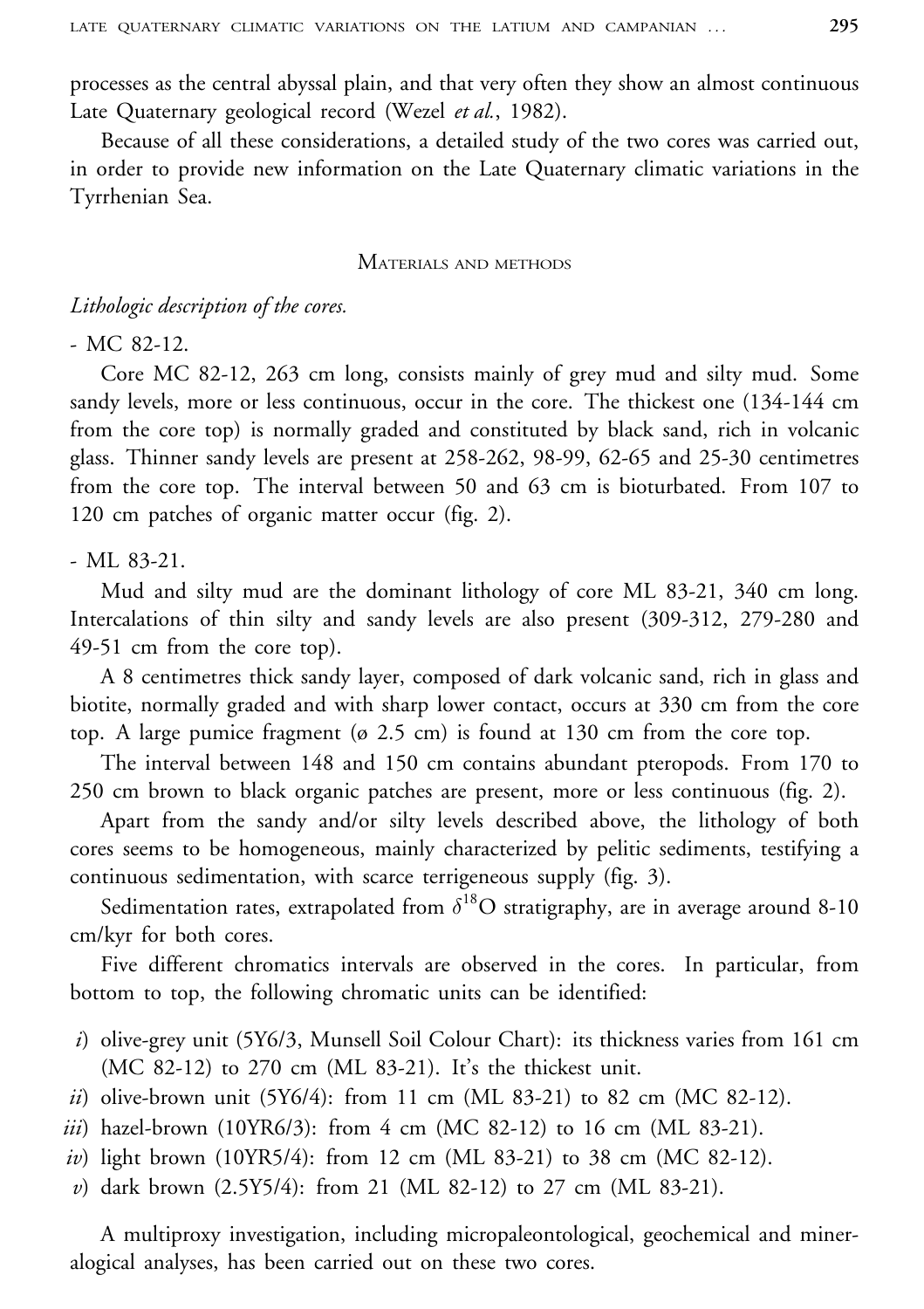

Fig. 2. – Cores ML 83-21 (a) and MC 82-12 (b); 1: schematic representation of the cores; 2: sampling intervals; 3: Munsell colors of the sediment; 4: lithology; 5: sedimentary structures.



Fig. 3. – Percentages of planktonic and benthic foraminifers and terrigenous elements in the sediments from cores ML 83-21 (a) and MC 82-12 (b).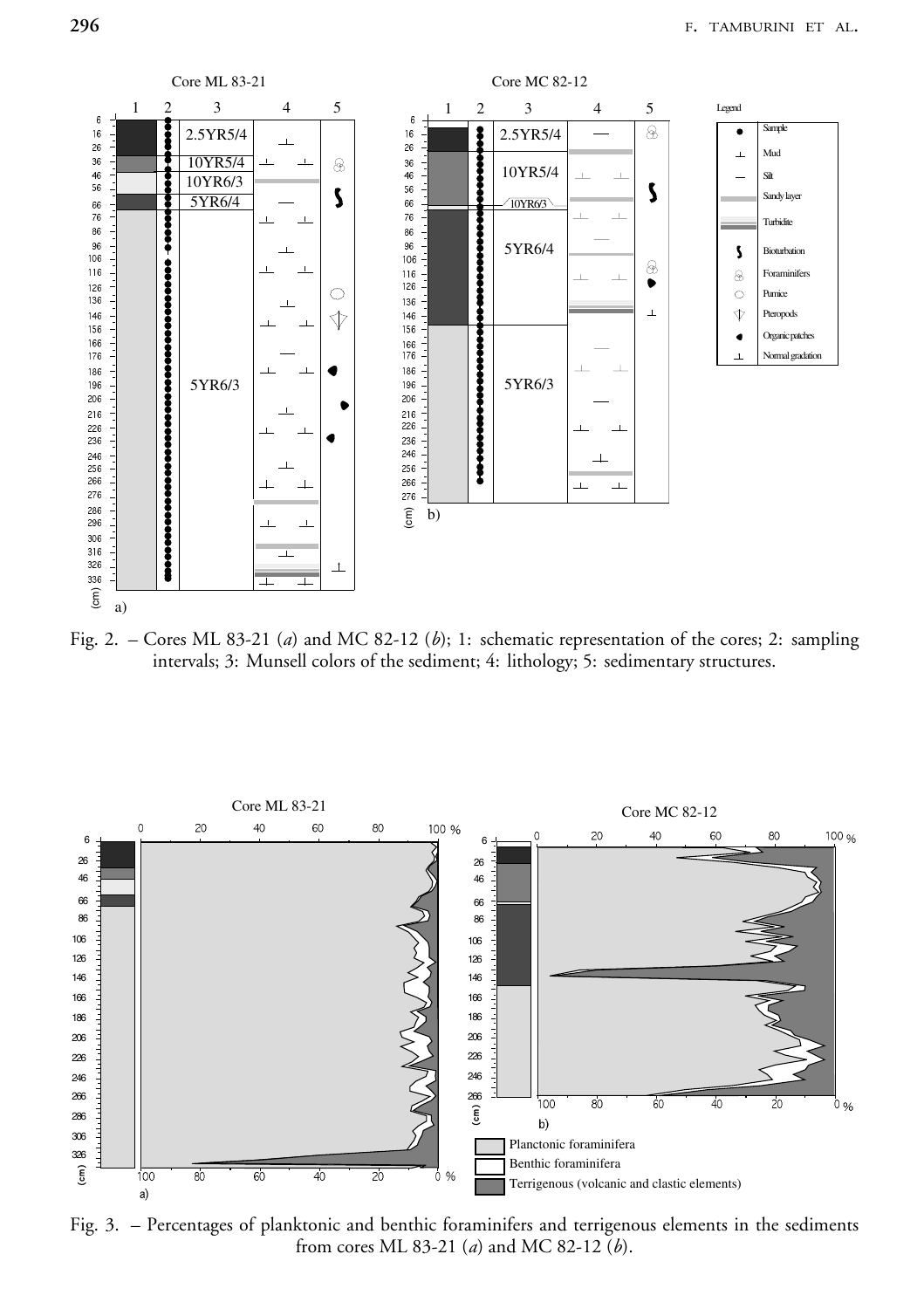Samples were taken at intervals of about 5 centimetres, to a total of 51 samples for core MC 82-12 and 67 for the core ML 83-21. The sampling distance varies depending on lithology variations (fig. 2).

Samples from sandy layers (samples 26 and 27, core MC 82-12 and samples 64 and 65, core ML 83-21) were taken to allow petrographical and qualitative mineralogical analyses, performed by Dr. W. Winkler at the ETH-Zentrum in Zürich.

For micropaleontological analyses, performed by F. Tamburini and L. Sbaffi, the samples were washed with distilled water, using a 40 microns sieve, dried at 40 $^{\circ}$  and then wet sieved with a mesh width of 125 microns.

For each sample the size fraction larger than 125 microns was spread over a tray and about 300 planktonic foraminifers (minimum 213, maximum 409) were identified and counted, to have an estimation of the total number of specimens of each species. The curves in figures 4 and 5 represent the taxa as percentages of the total number of planktonic foraminifers analysed in each sample.

Quantitative analyses were carried out on this size fraction (larger than 125 microns) to eliminate those juvenile forms very difficult to identify; the most important disadvantage of this methodology is the risk to underestimate the amount of the small species, like *Globorotalia scitula* and *Turborotalia quinqueloba*, considered as cold-water indicators.

About 10 to 20 specimens of *Globigerina bulloides* and *Globigerinoides ruber* were picked in all the samples for stable isotope analyses. About 7 to 10 specimens of *Cibicidoides pachyderma* were picked in selected samples.

Oxygen and carbon stable isotopes were measured using a PRISM Mass Spectrometer at the ETH-Zentrum in Zürich (F. Tamburini). The isotope data were corrected following the procedure of Craig (1957), modified for a triple collector and relative to the international standard Pee Dee Belemnite (PDB).

For the qualitative mineralogical analyses of the volcanic sands, organic material and carbonate coatings were dissolved in a 10% solution of HCl with small addition of  $H<sub>2</sub>O<sub>2</sub>$ . The samples were wet sieved and the size fractions <0.063 mm and >0.4 mm removed. Residues were dried in oven at 50 C◦ . Heavy and light minerals were separated with 100% bromoform  $(D = 2.82)$  in separation funnels and a small amount for each fraction of each sample was mounted in piperine resin.

### Results and discussion

# 1. *Qualitative mineralogical and petrographical analyses on volcanic sandy layers.*

The main mineralogical components of the sandy layers are green and brown hornblende, aegirine-augite, olivine, biotite, sanidine and volcanic glass (W. Winkler, personal communication). The composition of these layers is typical of the Campanian province and it can be referred to a «Campanian trachyte», a very common petrogenic type in the Mediterranean tephras, related probably to the Late Quaternary activity of Phlegraean Fields (Paterne *et al.*, 1986; Keller *et al.*, 1978).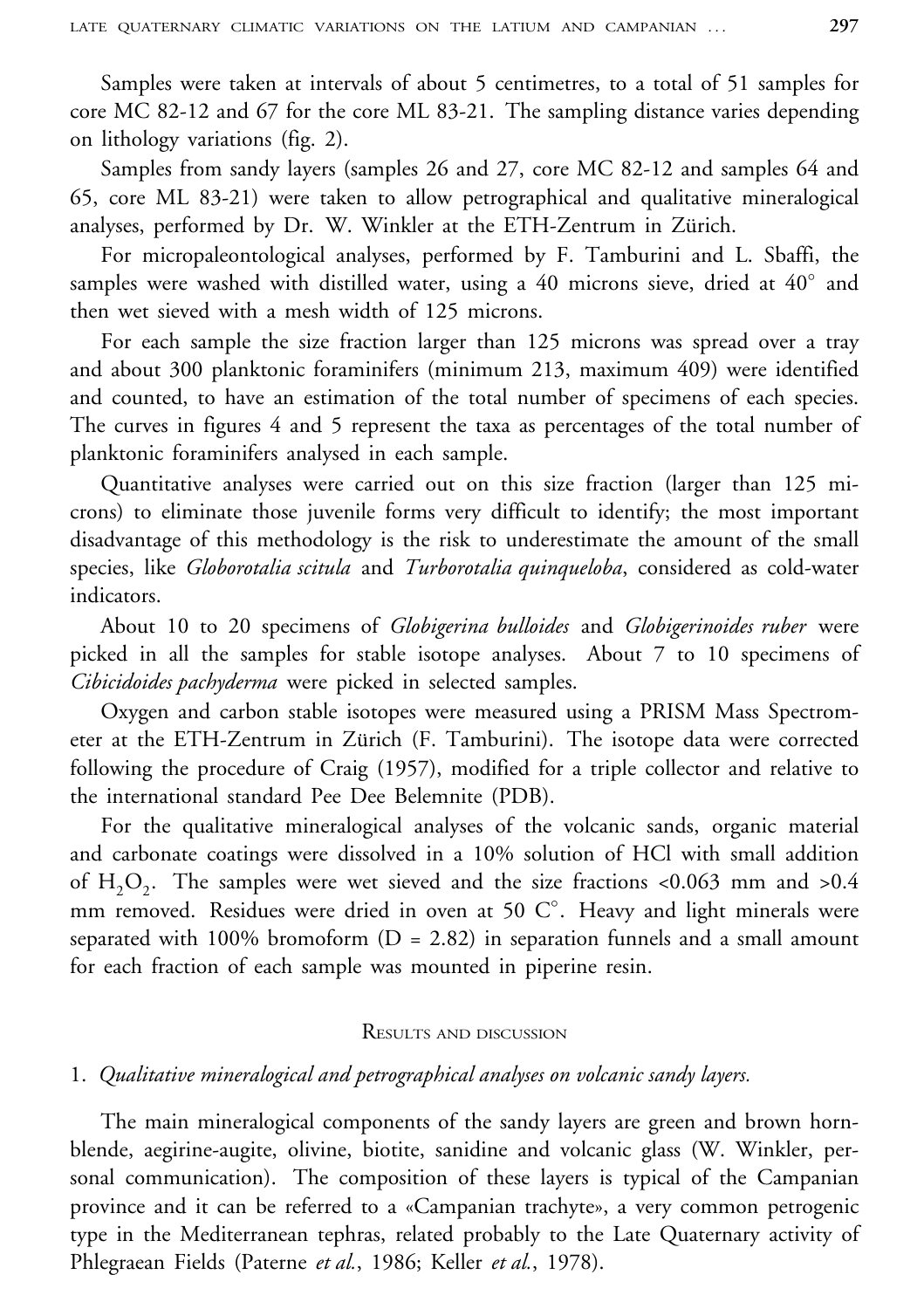K-Ar analyses performed on sanidine coming from the tephra layer of core MC 82-12 did not allow a radiometric dating (I. Villa, personal communication), because the volcanic material is too young. But its mineralogical composition and its position can give indications about the stratigraphy of the core.

In fact, the layer is located just below the interval recognized as being Termination IA (figs. 5, 9) and dated at around 14.8 kyr (Duplessy *et al.*, 1981); so, it might be considered as the product of the latest activity of the first period of the Phlegraean Fields activity, dated at around 15 kyr (Keller *et al.*, 1978).

# 2. *Quantitative analyses on planktonic foraminifers and paleoclimatic curve.*

The two studied cores provide a very good record for paleoclimatic studies. Both planktonic and benthic foraminifers are present, although benthic foraminifers are less abundant and less continuos along the cores (figs. 2, 3).

There are many works on the climatic and environmental significance of planktonic foraminifers associations, and considering that all the planktonic species here considered still live in the modern oceans, there are also many works about their ecology, studying the factors influencing their presence and frequency; for this work we have used Thunell (1978) and Pujol and Vergnaud-Grazzini (1995), which refer to living planktonic foraminifers of the Mediterranean Sea. The taxonomy of Parker (1962), has been used in this study. Sinistral *N. Pachyderma* has been combined with the dextral form, being always <1%. The different morphotypes of *G. ruber* has not been differentiated in this study.

Using the quantitative analyses and correlating peaks of increasing and/or decreasing in the % of the species and the variations in the whole planktonic foraminifers assemblage (figs. 4, 5), informal biozones and some informal biostratigraphic events have been recognized; these events have a wide and known biostratigraphic meaning in the Tyrrhenian Basin (Capotondi *et al.*, 1989).

Recovered species have been subdivided as follows:

### Warm water indicators:

*Globigerinoides ruber, Globigerinoides trilobus, Globigerinoides quadrilobatus, Globigerinoides sacculifer, Globigerinoides elongatus, Orbulina universa, Truncorotalia truncatulinoides* (including also *T. truncatulinoides excelsa*) and *Hastigerina siphonifera*.

# Cold water indicators:

*Globigerina bulloides, Globigerinita glutinata, Globorotalia scitula, Neogloboquadrina pachyderma*.

The climatic curve of each core (fig. 6) has been determined as the algebraic sum of the percentages of warm-water indicators, considered as positive values, and cold-water indicators, negative values. Other identified species were not included because of their uncertain climatic significance, but they will be considered during the discussion of the paleoclimatic curve and the oxygen isotope curve, according to their paleoenvironmental signal.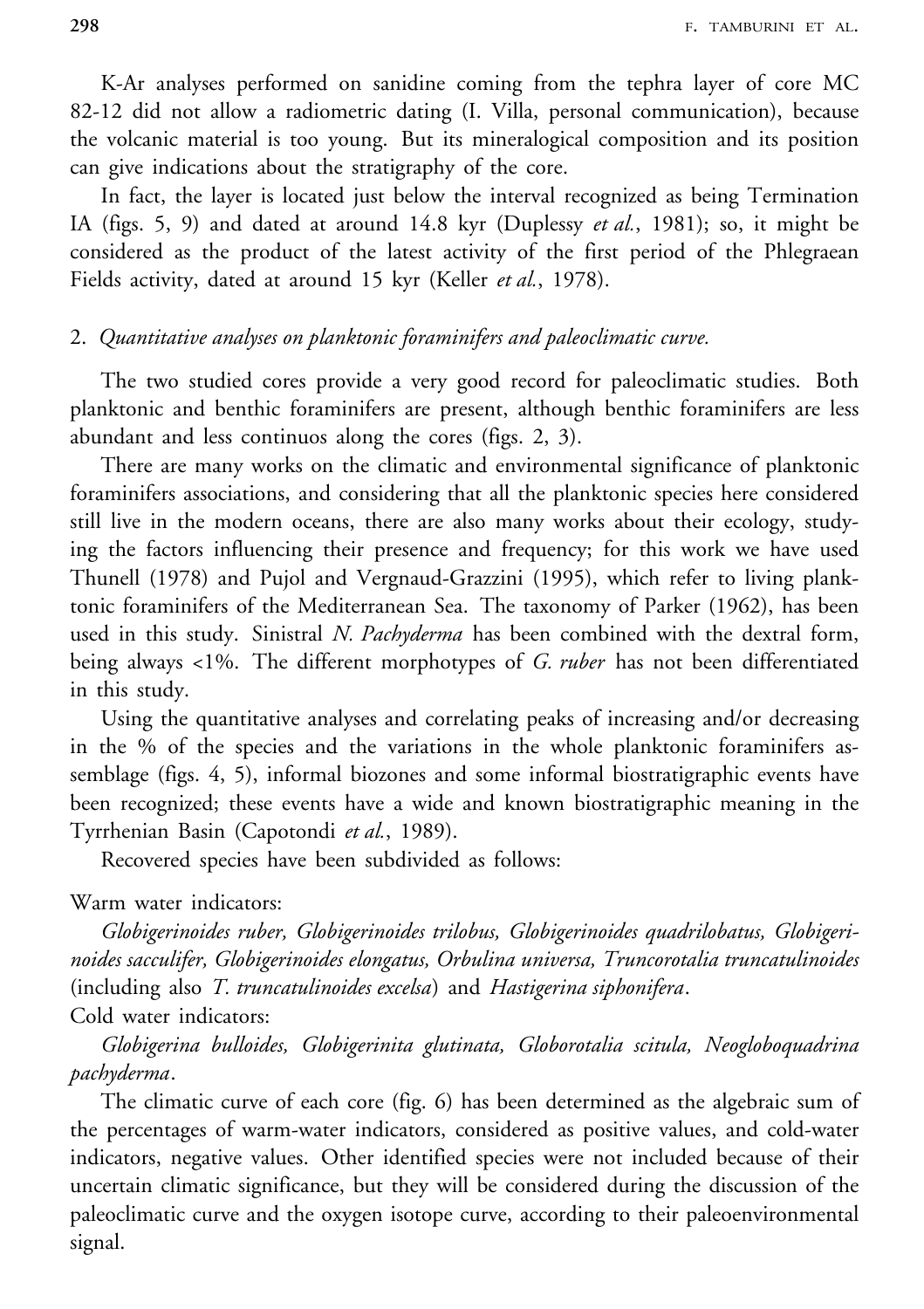

Core ML 83-21

Core ML 83-21

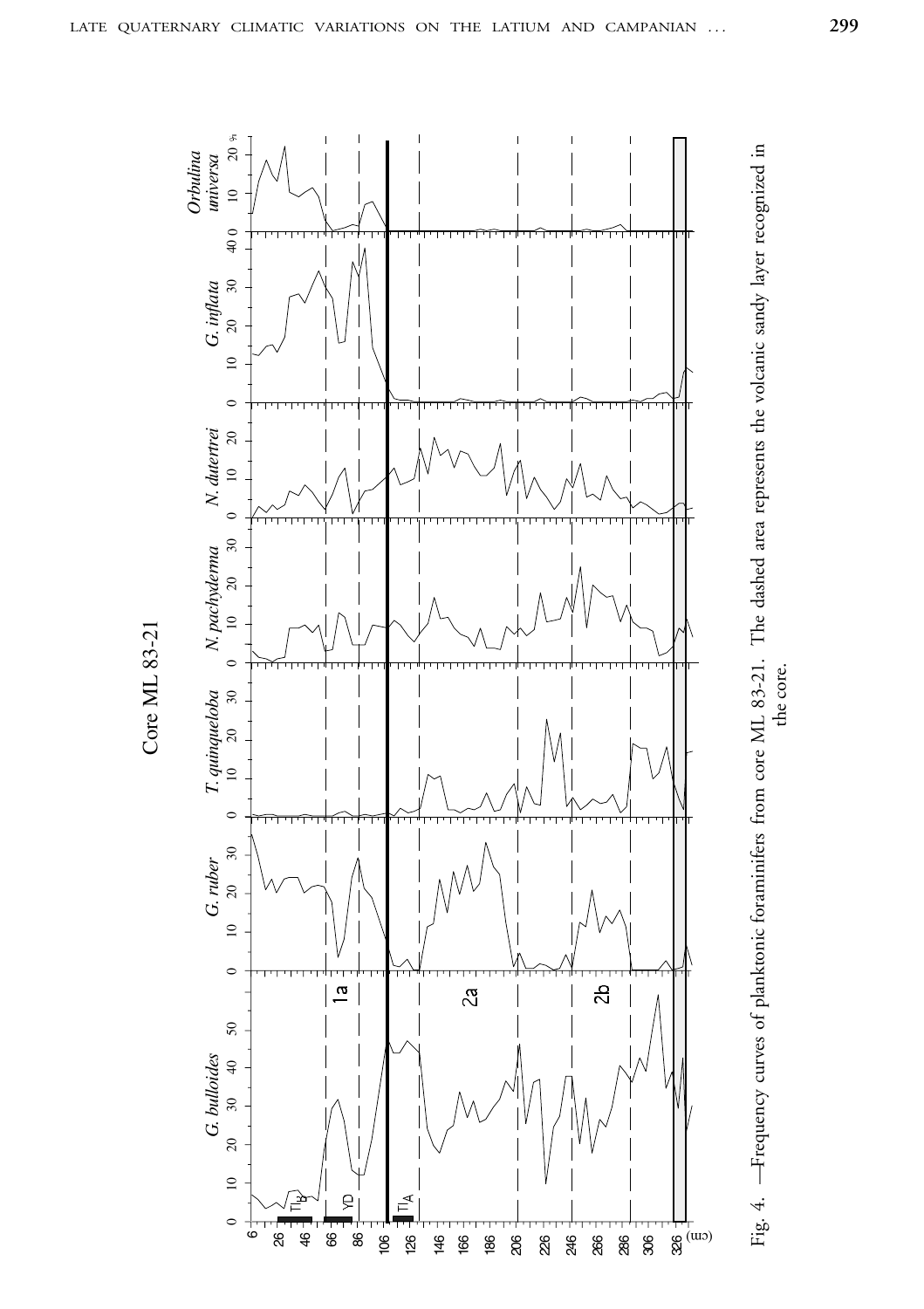

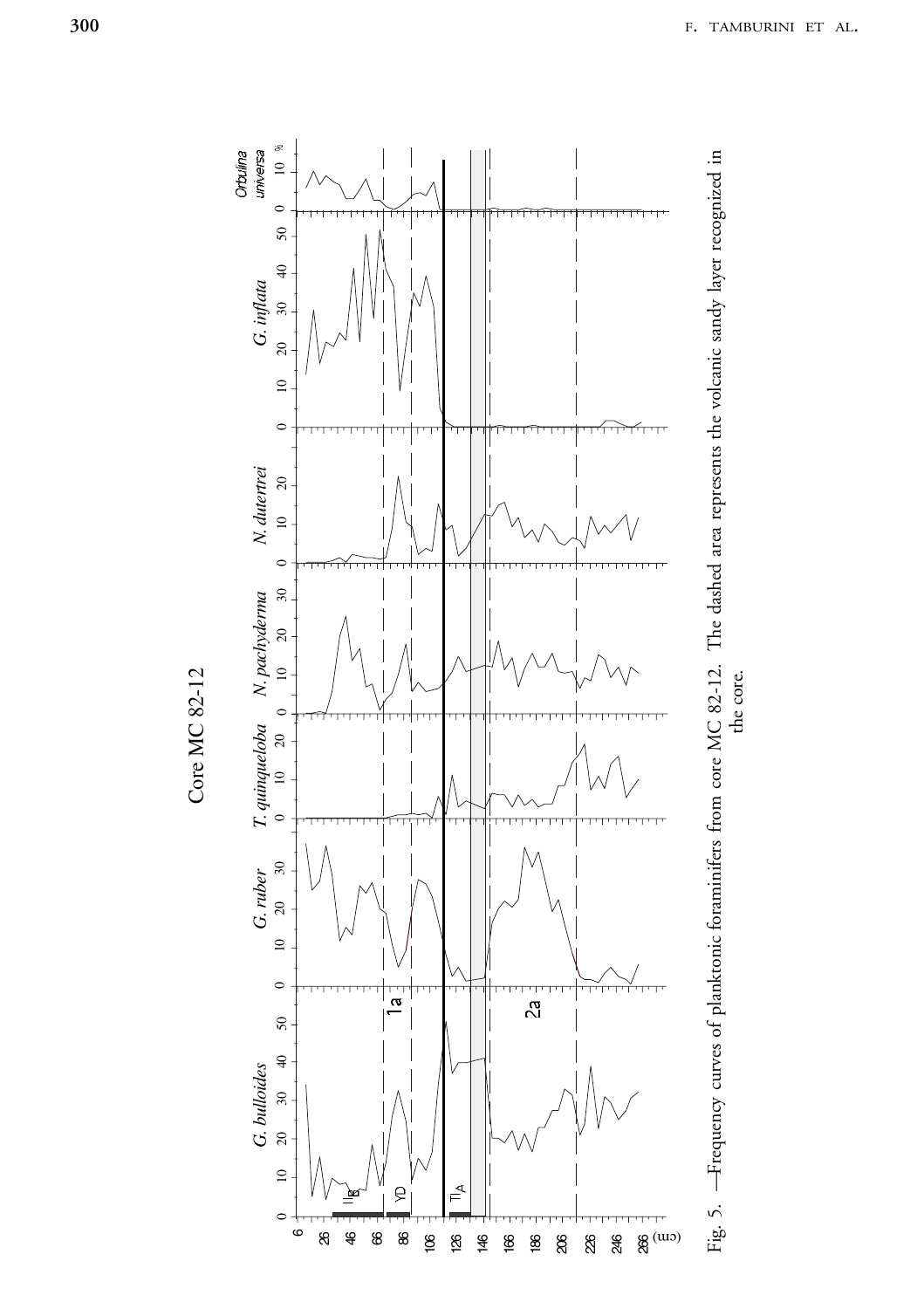

Fig. 6. – Paleoclimatic curves determined by means of the algebric sum of the percentages of planktonic foraminifers. Cold indices are considered negative, while warm indices positive (see text).

Studying the frequency curves of planktonic foraminifers of both cores, a major break in their relative abundances was noticed, located at about 116 cm depth in core MC 82-12 and at about 108.5 cm depth in core ML 83-21.

This break has been recognized also in other faunal records from cores recovered in different areas of the Mediterranean Sea, as Strait of Sicily, Ligurian Sea and Alboran Sea (Vergnaud-Grazzini *et al.*, 1988; Testa *et al.*, 1990).

In both cores this break separates two principal zones, zone 2 (MC 82-12/2, 262-116 cm; ML 83-21/2, 336-108.5 cm) and zone 1 (MC 82-12/1, 116-0 cm; ML 83-21/2, 108.5-0 cm), characterized by different faunal assemblages. Within these two and on the basis of foraminifers frequency fluctuations, it has been possible to define subzones that can be correlated between the two cores.

- ML 83-21 foraminifers frequency and paleoclimatic curves description.

Zone ML 83-21/2 (336-108.5 cm).

In this interval the paleoclimatic curve shows an almost constant trend, all with negative (cold) values.

Cold indices are dominant, *G. bulloides* shows its highest frequency (58%), together with *G. glutinata* (40%). *O. universa* and *T. truncatulinoides* are absent and *G. inflata* decreases to 0 just at the bottom of this interval.

*N. dutertrei* in this interval is at its highest frequency.

From 291 to 246 cm  $(2b)$  and from 206 to 131 cm from to top core  $(2a)$ , there are two intervals in which the frequency of *G. ruber* increases towards quite high values (25-35% of the total assemblage) and then decreases. In these two intervals *G. ruber*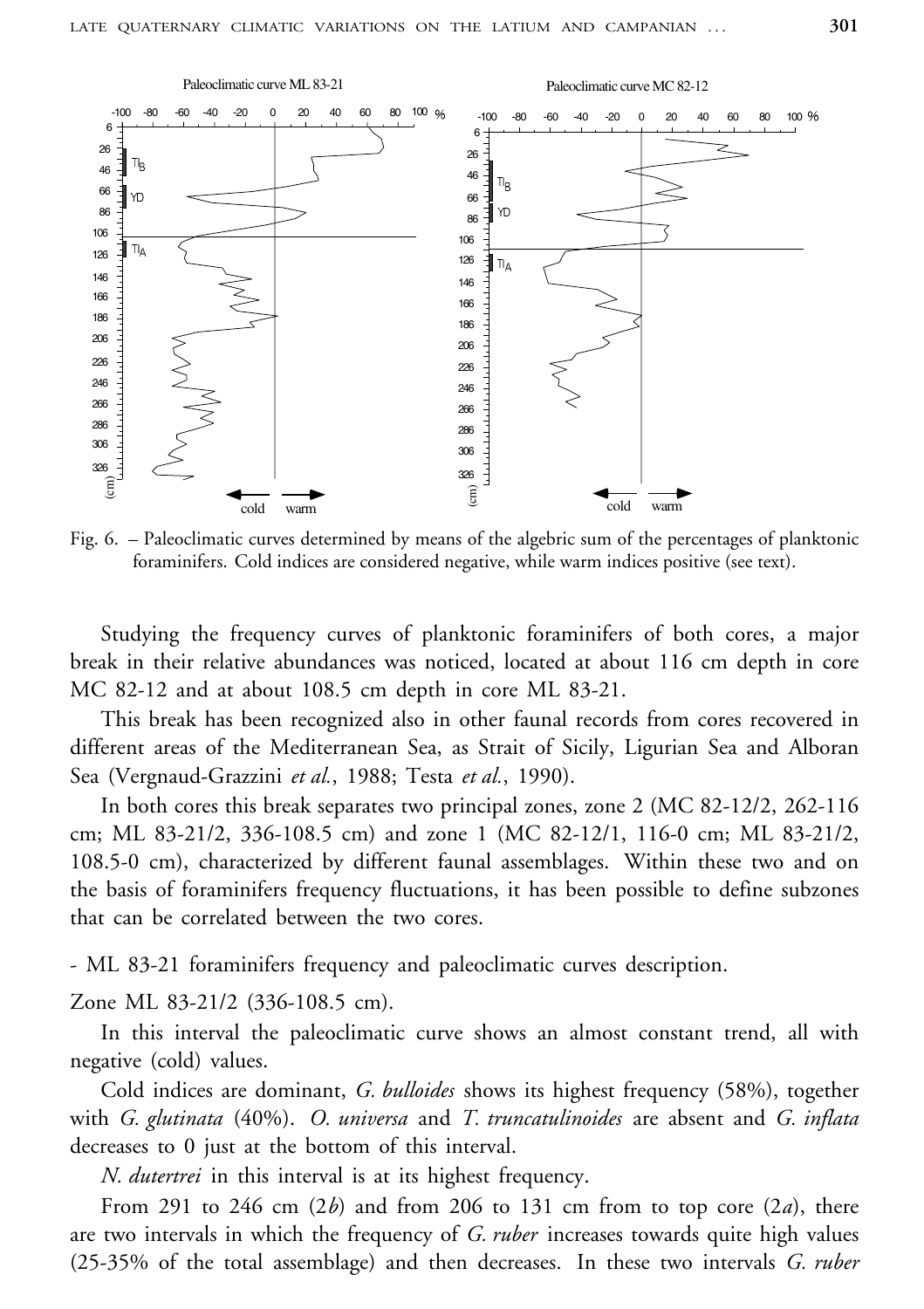and *T. quinqueloba* show an opposite trend, and *N. dutertrei* shows high percentages; the paleoclimatic curve is influenced by the frequency variations of *G. ruber*.

At the top of this zone all the cold species begin to decrease:

*G. bulloides* has its highest peak (about 50% of the total assemblage) and then decreases, *G. scitula* and *T. quinqueloba* show their minimum values, while all the warm indices start to increase.

- Zone ML 83-21/1 (108.5 cm to the top core).

This second zone is characterized by the dominance of tropical and subtropical species, as *G. ruber*, *G. inflata*, *T. truncatulinoides*.

*G. ruber* keeps on an average of 25%, with its highest peaks at 86 cm and at the core top (about 35% of the total assemblage).

*G. inflata*, *G. trilobus* and *sacculifer*, *O. universa* and *T. truncatulinoides* have their maximum frequency. *O. universa* appears at the base of the zone.

Cold indices show their minimum frequency, *G. scitula* and *T. quinqueloba* almost disappear.

The paleoclimatic curve shows positive values, with only one colder event.

From 86 to 61 cm from the top (1a) core an inverse trend of the frequencies of the species can be easily recognized:

this interval, centred around 71 cm from the core top, is characterized by the decrease of *G. ruber* toward values of 4%, with the warm indices making up only the 4.61% of the whole assemblage, and by the re-occurrence of cold indices, as *G. scitula* and *T. quinqueloba*, with peaks of *G. bulloides* (more than 30%) and of *G. glutinata* (about 15%).

After this event, all the cold species decrease. The last 20 cm of the core are dominated by a warm association with high percentages of *G. ruber*, *G. inflata*, *T. truncatulinoides* and *O. universa*. The paleoclimatic curve shows its more positive values.

- MC 82-12 foraminifers frequency and paleoclimatic curves description.

Zone MC 82-12/2 (262-116 cm).

The total assemblage is significantly dominated by cold water indicators (*G. bulloides*, *G. scitula*, *G. glutinata*, *N. pachyderma*); some of them reach in this interval the highest values.

*G. bulloides* is the dominant form (average 30%), *G. scitula* (20.30%), *T. quinqueloba* (19.10%) and *G. glutinata* (17.58%) in this interval show their maximum frequency.

*G. inflata*, *T. truncatulinoides*, *O. universa*, *G. trilobus* and *sacculifer* are almost absent from the assemblage.

From 216 to 151 cm from the core top  $(2a)$  the climatic curve shows a shift to more positive values (warmer), due to the increasing of *G. ruber*, with a maximum peak between 188 and 178 cm. This particular feature can be easily correlated to the peak of *G. ruber*, characterizing zone ML 83-21/2a.

In this subzone the cold indices decrease, except *N. pachyderma* which frequency keeps on the same values of the below interval. This peak is also associated to an increase (positive trend) of *N. dutertrei* frequency (around 20%).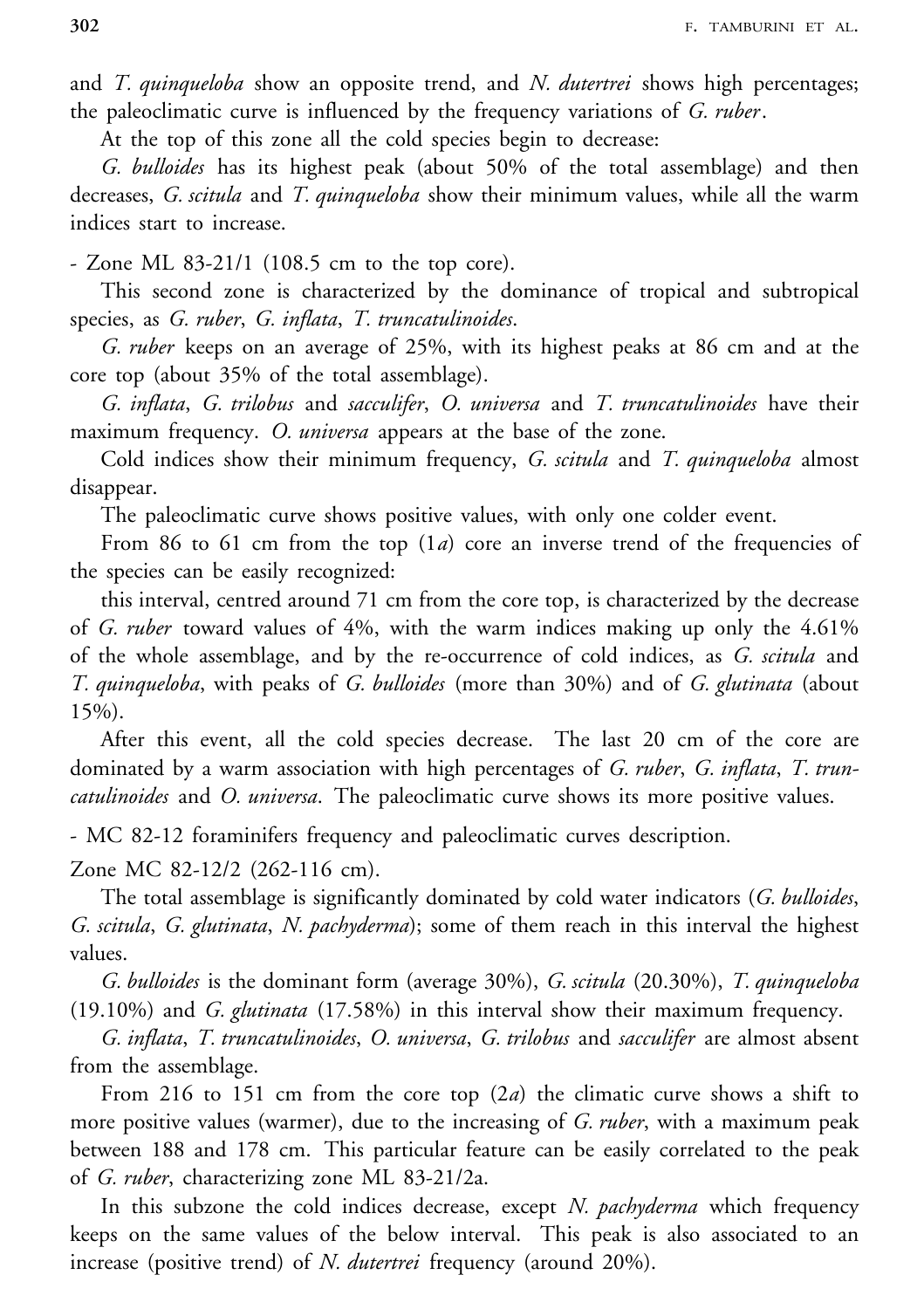At 116 cm *G. bulloides* shows its maximum peak (50%) and then begins to decrease. Other cold indicators decrease till the top of the interval. *T. quinqueloba* has the last positive peak (12%) at 121 cm, while *G. glutinata* disappears at 116 cm.

- Zone MC 82-12/1 (116 cm to the core top).

Here tropical and subtropical species are almost dominant.

*G. ruber* represents on average the 25% of the whole assemblage, *G. inflata* reaches its maximum frequency (51%) at 66 cm, *G. trilobus* and *sacculifer* have their maximum frequency between 76 and 16 cm (5%).

*T. quinqueloba* and *G. glutinata* strongly decrease till disappearing at 71 cm from the core top, while *G. scitula* shows its last positive peaks in the interval between 86 and 56 cm. The paleoclimatic curve shows a trend toward high values (warm), broken by two negative peaks (fig. 6).

The first one, between 91 and 71 cm from the core top  $(1a)$  and centred around 81 cm, is characterized by a decrease in all the warm species: *G. ruber* decreases (5%) and the warm water indices make up only the 6.02% of the entire association.

*G. bulloides*, *G. scitula* and *N. pachyderma* shift toward positive values, together with *N. dutertrei* (24%).

At around 41 cm from the top core we can observe another shift to negative values in the paleoclimatic curve, due to an increase of the frequency of *N. pachyderma*, along with an increase of *T. truncatulinoides* and *G. ruber*.

Then the assemblage is dominated by warm species, reflecting the modern association; the top of the core is characterized by an increase in the frequency of *G. bulloides*.

3. *Isotopic results on core MC 82-12 and core ML 83-21.*

*G. bulloides* and *G. ruber* are the planktonic foraminifers species used for stable isotopic composition analyses for core MC 82-12 and core ML 83-21.

Even if previous studies on living foraminifers have demonstrated that *G. bulloides* could represent an example of oxygen isotopic disequilibrium with the sea water (Deuser *et al.*, 1981), this species has been used because it is the most persistent one throughout the cores and it is also the most used planktonic species for isotopic studies in the Mediterranean Sea. This allowed to correlate the isotopic records with previous published and well-dated ones.

Isotopic measurements have been performed also on *G. ruber* to have information on the isotopic composition of the surface water layer.

The isotope records from both core of *G. bulloides*, *G. ruber* and of *C. pachyderma*, the benthic foraminifer species analysed for isotopic composition, show the same general trend, with lower values of  $\delta^{18}O$  in the *G. ruber* records and higher in the *C. pachyderma* ones (figs. 7, 8).

δ18O values (smoothed, 3 points moving average) from *G. bulloides* are compared with the isotopic records of core CS 70 5 (Strait of Sicily, Vergnaud-Grazzini *et al.*, 1988) and of core CH 73139C (North Atlantic, Duplessy *et al.*, 1981), to allow a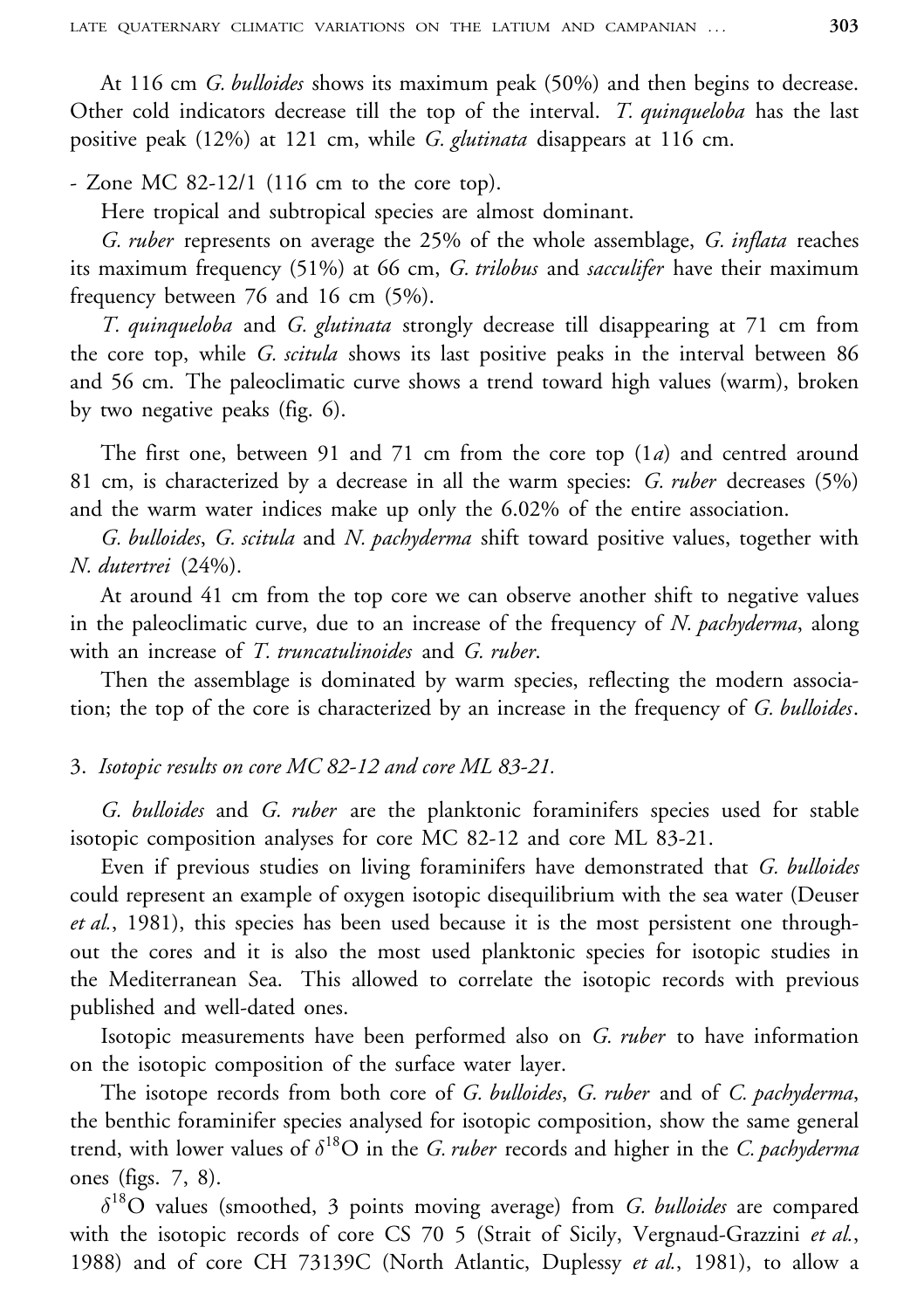

Fig. 7. – Oxygen (a) and Carbon (b) stable isotope curves from cores ML 83-21. *C. pachiderma* (•), *G. bulloides* ( $\blacksquare$ ), *G.des ruber* ( $\boxdot$ ).





Fig. 8. – Oxygen (a) and Carbon (b) stable isotope curves from cores ML 82-12. *C. pachiderma* (•), *G. bulloides* ( $\blacksquare$ ), *G.des ruber* ( $\boxdot$ ).

dating of the cores (fig. 9). These authors have recognized in the isotopic record of the cores the two steps of the last deglaciation, dated by means of  $C^{14}$  analyses.

The first step, corresponding to Termination IA  $(TI_A)$  is dated at about 14.8 kyr B.P., while the second one, Termination IB  $(TI_B)$ , is centred around 8.5 kyr B.P. These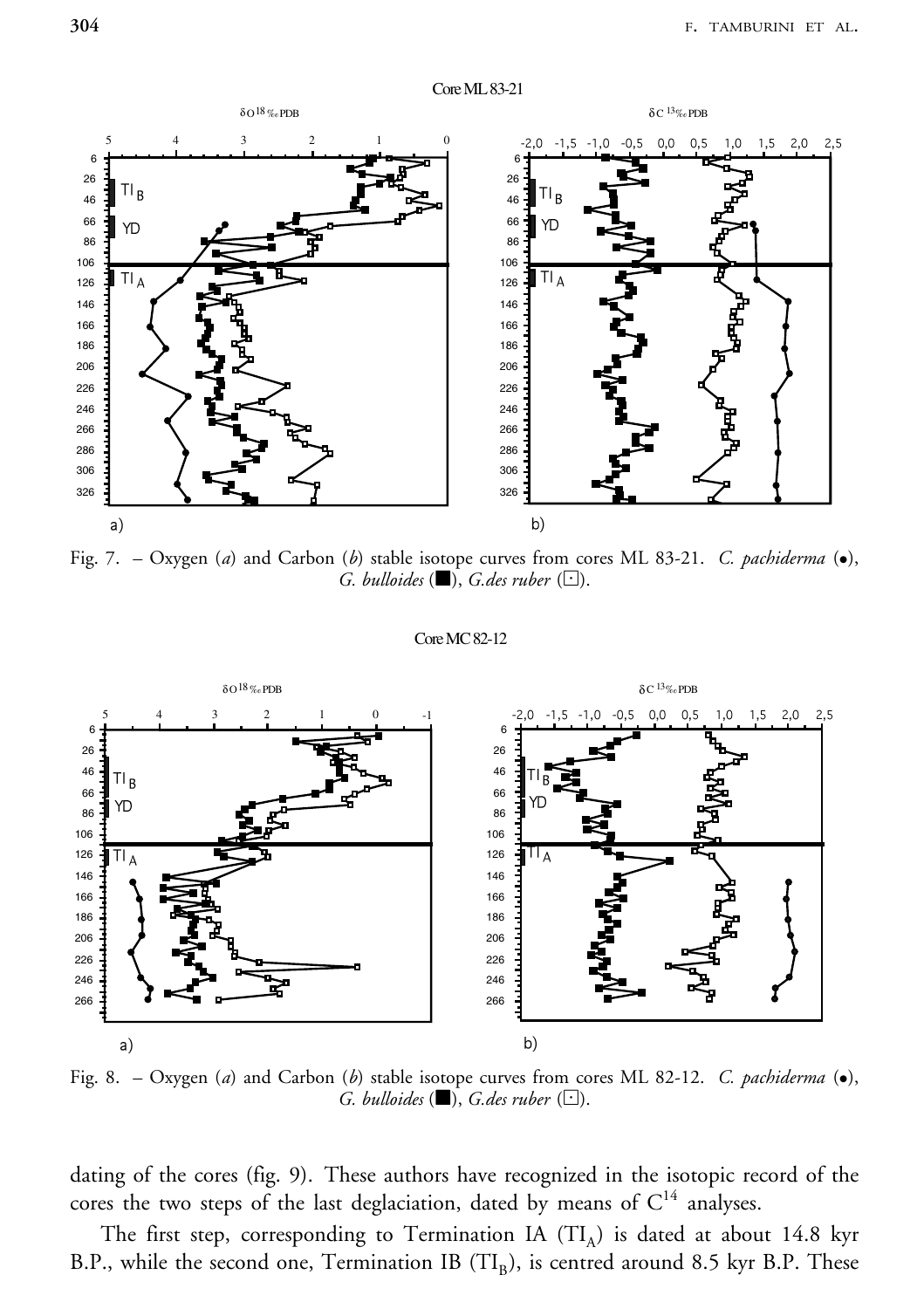

Fig. 9.  $-\delta^{18}O$  (smoothed) of *G. bulloides* from cores ML 83-21 (b) and MC 82-12 (c), compared with  $\delta^{18}O$  (a) from core CS 70 5 from Strait of Sicily (Vergnaud-Grazzini *et al.*, 1988) and  $\delta^{18}O$  (d) from core CH 73139C from North Atlantic (Duplessy *et al.*, 1981).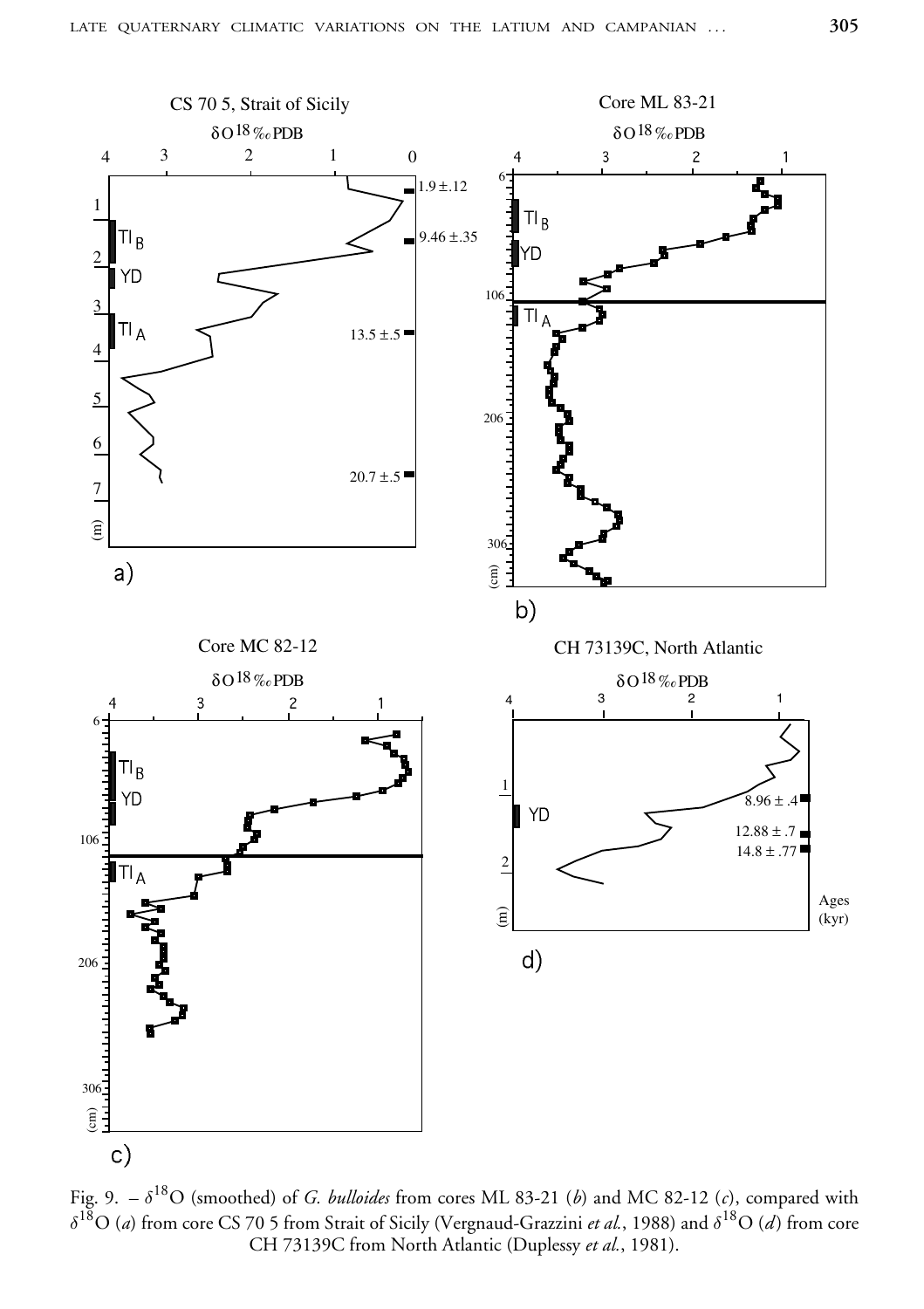coincide with decreases in the  $\delta^{18}O$  values, interrupted by a sharp increase in the values, between 10 and 11 kyr B.P. (Duplessy *et al.*, 1981; Fairbanks, 1989); this event has been recognized as the Younger Dryas event (YD).

This trend is shown also in the oxygen stable isotope records from core ML 82-12 and MC 83-21, where isotopic Stages 1 and 2, along with the Younger Dryas event and the Last Glacial Maximum can be recognized (fig. 9).

The maximum values in the  $\delta^{18}O$  (average of  $+3.5\%$  in *G. bulloides* and average of 3‰ in *G. ruber* in both cores), are present in the lower part of the cores, at 156 cm and 216 cm in core MC 82-12, and at 138 and 213 cm in core ML 83-21; the Late Glacial Maximum can be localised therefore in these two intervals.

The first step of deglaciation, Termination IA, is marked by a decrease in the  $\delta^{18}O$ values (average of 2.6‰ in core MC 82-12 and 3.0‰ in core ML 83-21 of *G. bulloides*), and corresponds to the interval between 136 and 121 cm in core ML 82-12 and to interval between 128 and 113 cm in core ML 83-21.

The Younger Dryas event is located between 91 and 73 cm, centred around 86 cm, in core MC 82-12, and between 81 and 61 cm, centred around 71 cm, in core ML 83-21. The  $\delta^{18}O$  values are about 2.5‰.

The end of the Younger Dryas is emphasized by a strong decrease of the  $\delta^{18}O$ values, characterizing the second step of deglaciation, Termination IB.

This latter is recorded between 71 and 31 cm in core MC 82-12 and between 51 and 26 cm in core ML 83-21. During Termination IB in the Eastern part of the Mediterranean Basin the deposition of Sapropel S1 (around 8-9 kyr B.P., Vergnaud-Grazzini, 1985) took place (Thunell *et al.*, 1977; Cita *et al.*, 1977).

### **D**iscussion

The above isotopic stratigraphy allows to date the bioevents recognized in the studied cores. Comparing the faunal and the isotopic records of the cores (fig. 10), it is possible to see that the principal break in the faunal assemblage, recognized at the onset of increasing of *G. inflata* seems to be younger than the one recognized in the Strait of Sicily (14 kyr B.P., Vergnaud-Grazzini *et al.*, 1988; 15 kyr B.P., Muerdter and Kennett, 1984).

As reported previously by many authors, during the last glacial period and also during the last deglaciation, many faunal events, as occurrence, non occurrence, and peak of abundance of certain species, are diachronous in the Mediterranean Sea (Vergnaud-Grazzini *et al.*, 1988; Testa *et al.*, 1990). Their trend and variations through space and time are related not only to temperature variations but also to circulation patterns (Bizon, 1985; Vergnaud-Grazzini *et al.*, 1988).

Comparing the faunal with the isotopic records from the Tyrrhenian cores, the onset of increase of *G. inflata* can be dated around 13 kyr B.P.; this is in agreement with the dating of the reappearance of *O. universa* after Termination IA, dated around 13 kyr B.P. (Muerdter and Kennett, 1984), and with the data given by the oxygen stable isotope record.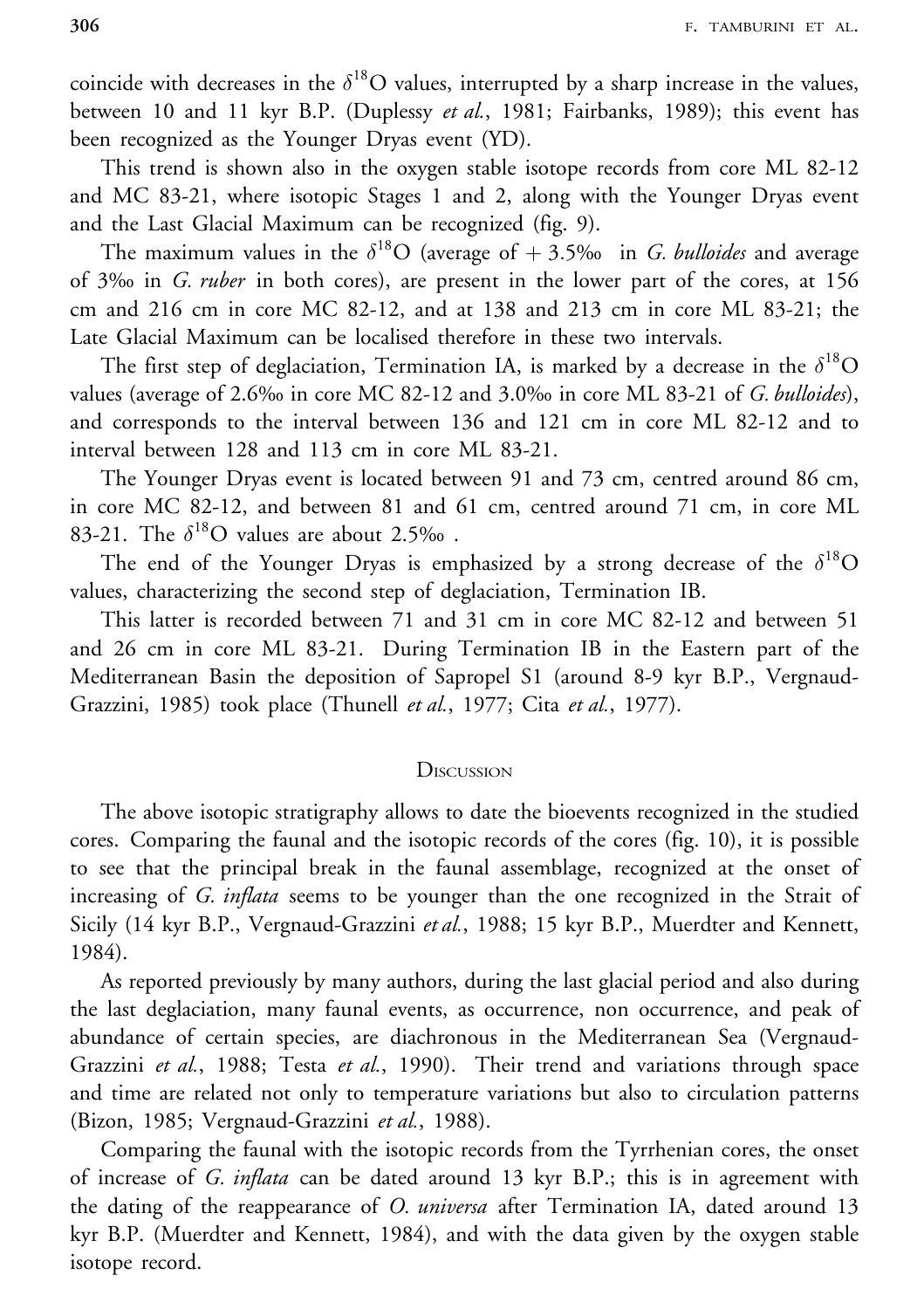



b)

 $\widehat{\epsilon}$ 

 $a)$ 



Fig. 10. – Oxygen stable isotope curves of *G. bulloides* from cores ML 83-21 (b) and MC 82-12 (a) compared to frequency curves of *O. universa* and *G. inflata.* (a) δ<sup>18</sup>O curve from core CS 70 5 from Strait of Sicily (Vergnaud-Grazzini *et al.*, 1988). The two lines represent the onset of increasing percentage of *G. inflata* and the reapparence of *O. universa* (see text, quantitative analyses on planktonic foraminifers).

The cold interval recognized in the faunal records from both cores (ML 83-21/1b and MC 82-12/1b), corresponding to the one dated by Capotondi *et al.* (1989) around 10 kyr B.P., well correlates with the cold event recognized in the isotopic records as the Younger Dryas Event.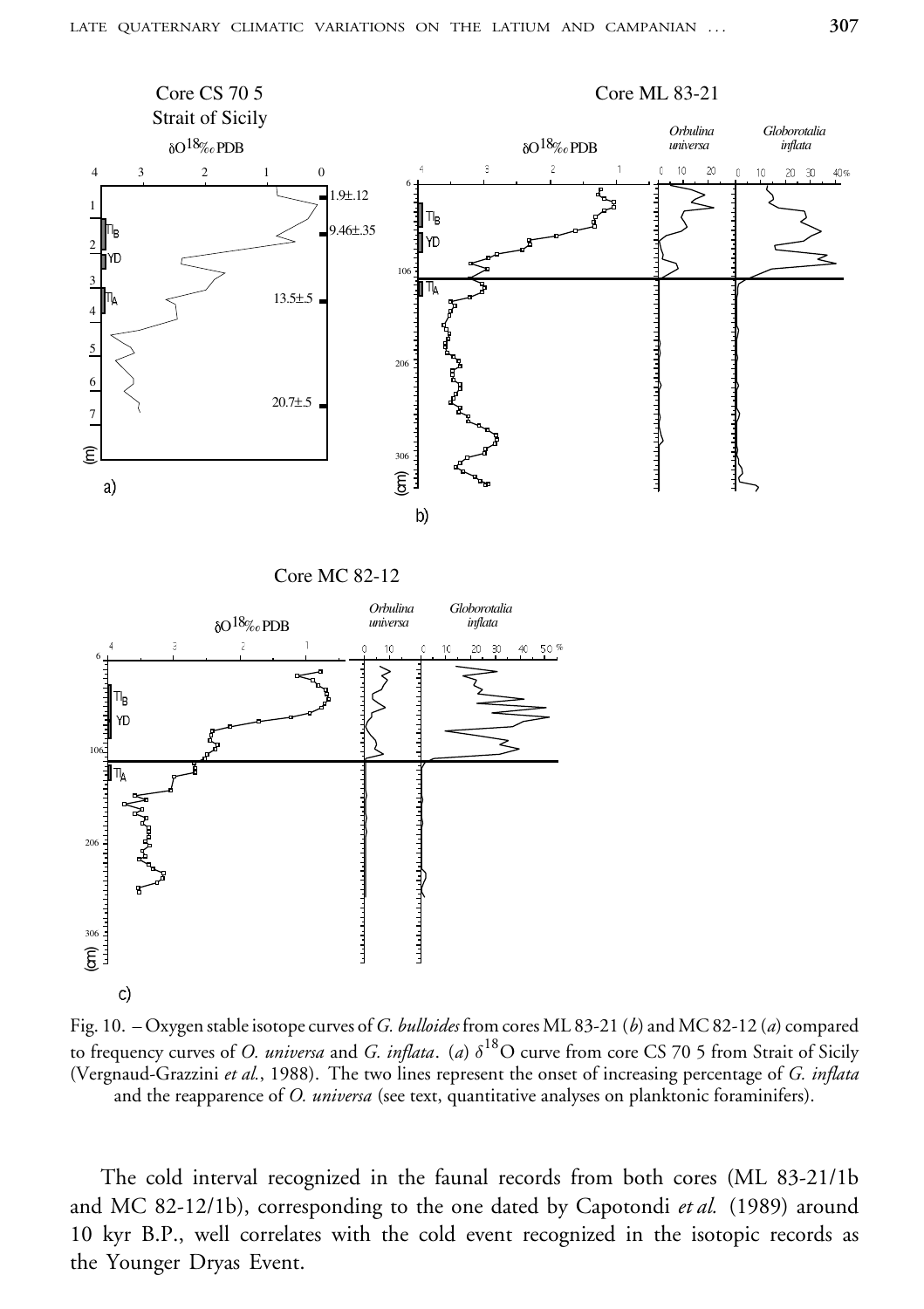During Termination IB (8-9 kyr B.P.) in the Eastern Mediterranean basin the deposition of sapropel S1 took place. Although there is variability in the planktonic foraminifers assemblage of the various Quaternary sapropels, certain characteristic changes in the foraminifers frequencies have been recognized as reflecting the possible presence of a sapropel layer (Thunell *et al.*, 1977; Cita *et al.*, 1977; Williams and Thunell, 1979; Thunell *et al.*, 1984).

In the studied cores there is no lithologic evidence of sapropel deposition, maybe due to a complete post-depositional removal of the sapropel unit (De Lange *et al.*, 1997), but comparing faunal and oxygen and carbon stable isotopes records, it is possible to recognized an interval, located between 46 and 56 cm from the top in core MC 82-12 and between 41 and 51 cm from the top in core ML 83-21, corresponding, maybe, to sapropel S1 deposition (figs. 9, 11) and having faunal and isotopic signatures of a sapropel layer.



Fig. 11. – Frequency curves of planktonic foraminifers, showing the variation in percentages of the species during the deposition of sapropel S1 (a) from cores recoverded in the Levantin Basin (Williams and Thunell, 1979). Frequency curves from core MC 82-12  $(b)$ , showing the variation of the same species in the interval corresponding to the S1 interval. Frenquency curves of *G. inflata* and *G. scitula* are also shown. Dashed areas represent the sapropel S1.

a)

b)

DEPTH in cm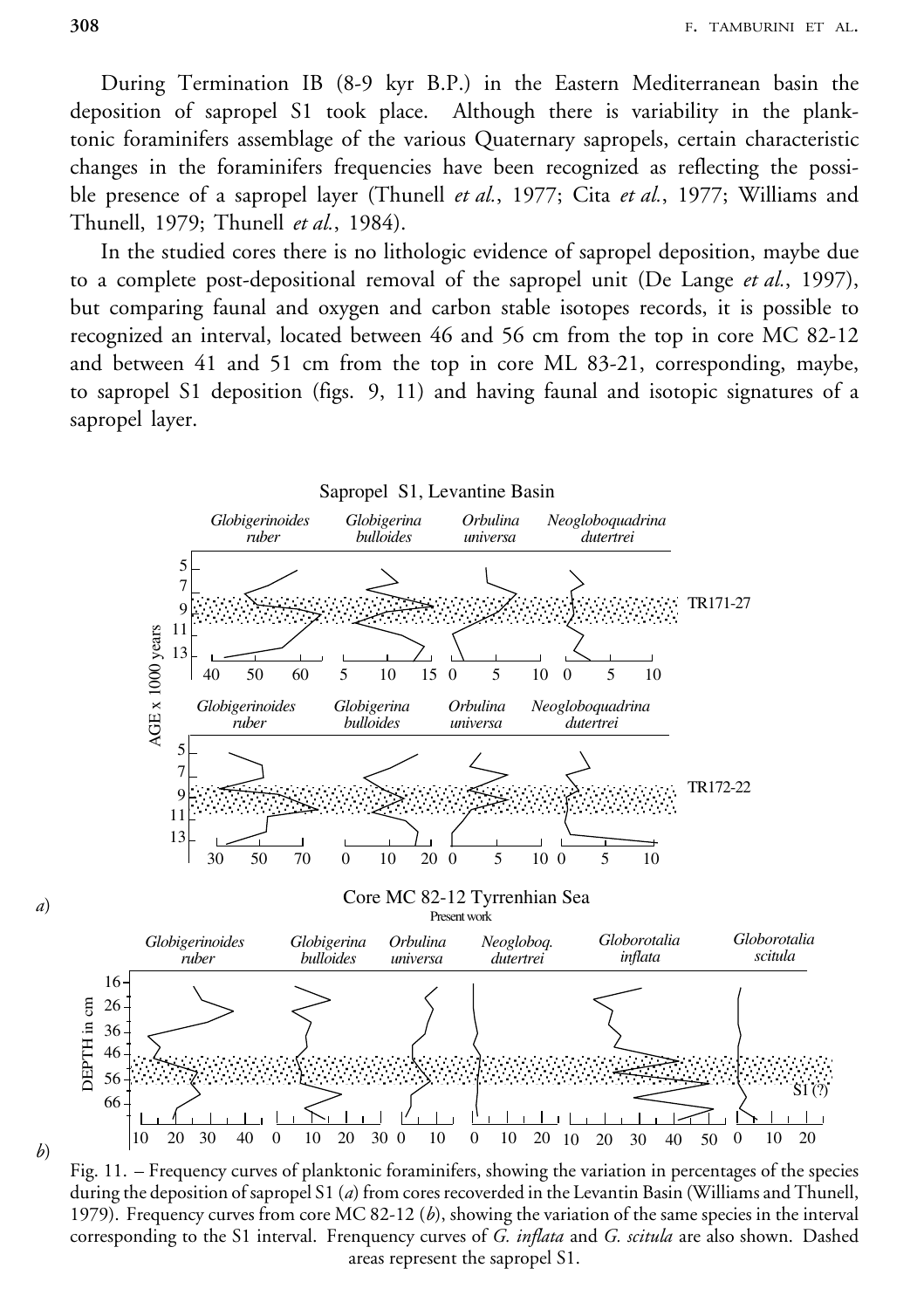The faunal assemblage of this interval is characterized by an increase of *N. dutertrei*, characteristic of low-salinity waters (Bé and Tolderlund,  $1971$ ), by the absence of *G. scitula* (bathypelagic specie, not present in sapropel layer) and by a significant drop in percentage of *G. inflata* (fig. 11; Williams and Thunell, 1979).

The stable isotope records show high depletion, both in oxygen stable isotope and in carbon stable isotope values in this interval (figs. 7, 8). The co-occurrence of depletion both in the oxygen and in the carbon stable isotope record, considered as characteristic of sapropel horizons (Thunell and Williams, 1983), can be explained in fact by means of surface salinity changes.

The  $\Delta \delta^{18}O$  between the Last Glacial (about 18 kyr B.P.) and Termination IB (about 8 kyr B.P.) is around +3.5‰ (data from oxygen isotopic record from *G. bulloides*, core MC 82-12) in the Tyrrhenian cores, too high to be completely attributed to temperature changes and ice-volume effect. In fact, considering the equation from Shackleton and Kennett (1975) to estimate paleotemperatures from oxygen isotope data, this difference could be explained by a temperature change of about 13 ◦ C, greater than the one (about 8◦ C) foreseen by Cita *et al.* (1977) for the eastern Mediterranean Basin.

Therefore, the oxygen and also the carbon isotopic depletion during the sapropel formation have been attributed not only to a temperature increase, but principally to a strong dilution of the upper layer of the water column (lower salinity layer), due to enhanced precipitation, runoff and increased fresh water input from the continent during the glacial-postglacial transition (Fairbridge, 1972; Cita *et al.*, 1977; Vergnaud-Grazzini *et al.*, 1977), and causing a stratification of the column water.

Discrepancies between the isotopic records and the calculated paleoclimatic curves from the Tyrrhenian cores have been observed in two intervals, ML 83-21/2a, MC 82-12/2a and ML 83-21/2b (fig. 12); they can be explained by the effects of oceanographic factors, locally more important than temperature, as productivity and salinity, influencing faunal assemblages.

In fact, the frequency of *G. ruber* (spinose carnivore species, living in the uppermost part of the water column), affecting the most the trend of the paleoclimatic curves in these intervals, is not affected only by temperature change, but also by salinity, nutrients and zooplankton amount (water column productivity). *N. pachyderma* and *N. dutertrei* (non spinose herbivorous species) are present in those intervals in quite high percentages (figs. 3, 4); their frequency can be also influenced by productivity and they indicate high fertility of the water column in response to upwelling events, periods of vertical mixing or river input.

#### **CONCLUSION**

The multidisciplinary investigation carried out on two cores collected in two Circum-Tyrrhenian intraslope basins has allowed to reconstruct the paleoclimatic record of the Late Quaternary in the area.

Even if absolute datings of the cores would have given a more precise and accurate temporal framework of the records, the isotopic stratigraphy allowed to recognize the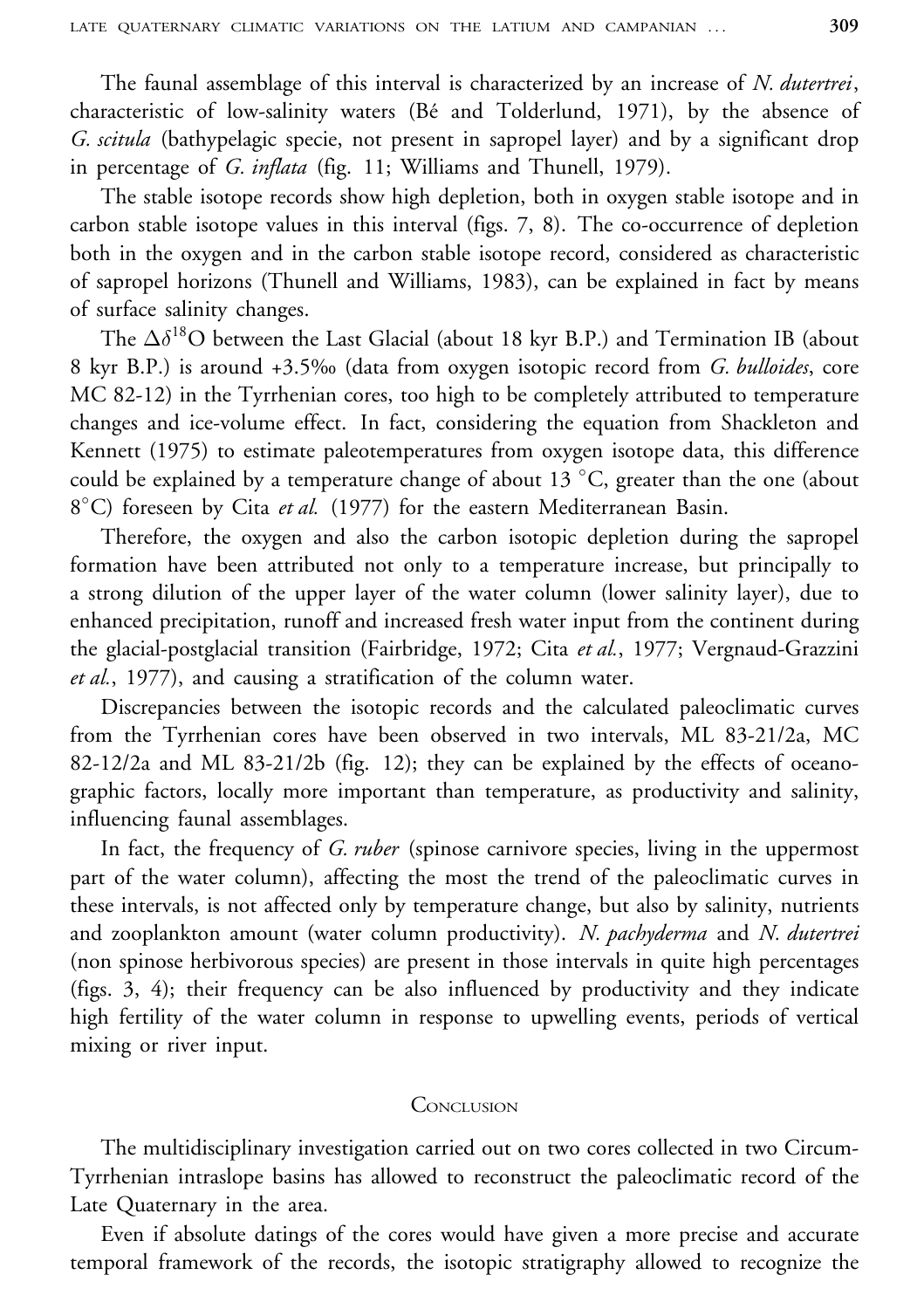

Core ML 83-21

Fig. 12. – Oxygen stable isotope curves of *G. bulloides* and paleoclimatic curves from cores ML 83-21 (a) and MC 82-12 (b).

main climatic changes and their timing.

The oxygen isotope records from core MC 82-12 and ML 83-21 display the same trend shown by other isotopic records of cores both from the Mediterranean Sea (Vergnaud-Grazzini *et al.*, 1988) and from the open ocean (Duplessy *et al.*, 1981).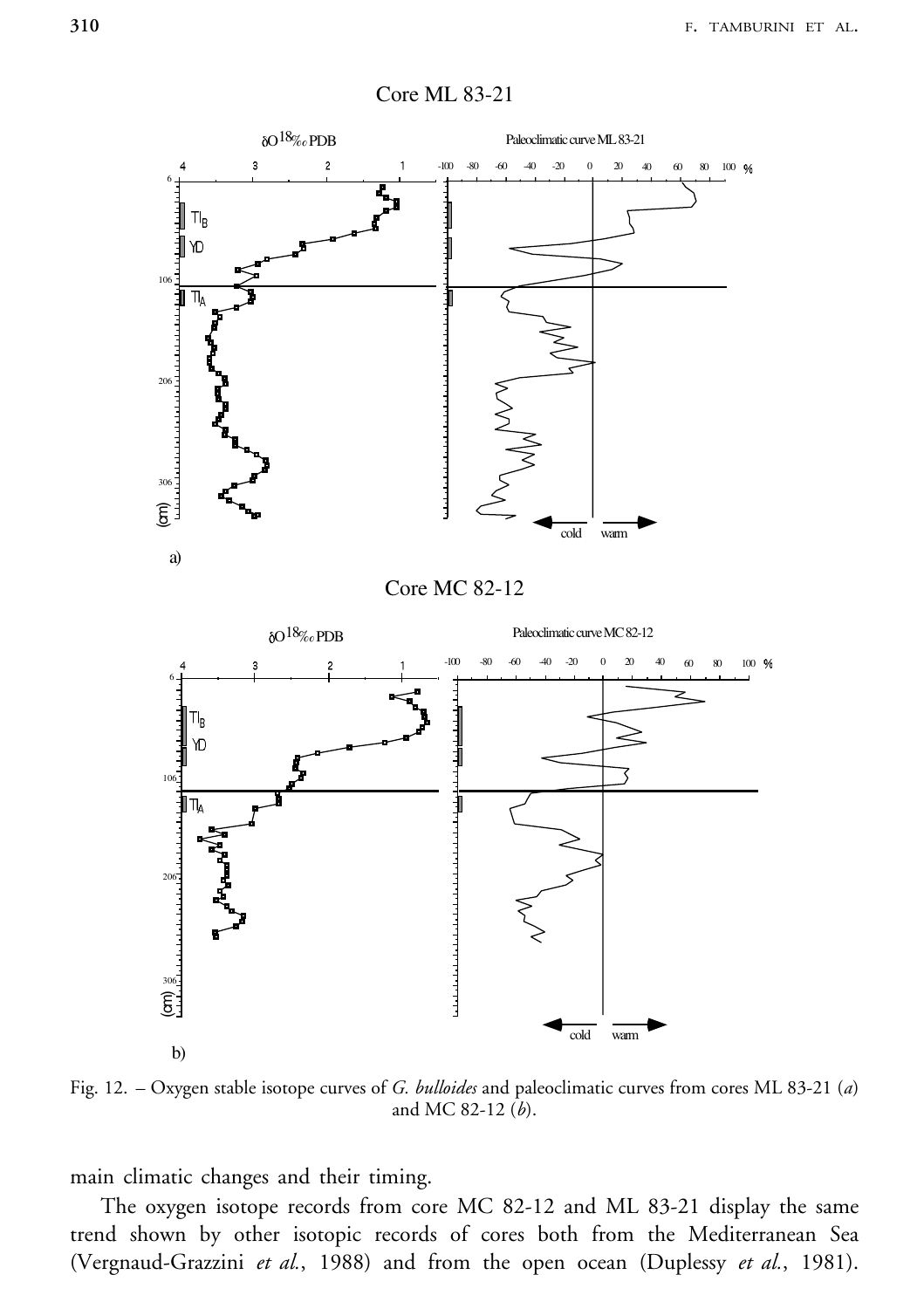Isotopic stages 1 and 2 have been recognized in the Tyrrhenian records, as well as the Last Glacial Maximum and the two principal steps of deglaciation, Termination IA and IB, interrupted by the Younger Dryas cold event.

They also well correlate with the faunal assemblages and the bio-events recognized in the cores, and already studied in other parts of the Mediterranean Sea.

Some of these bio-events (see onset of *O. universa*) seem to be sinchronous with the events previously recognized in the Mediterranean Sea, while others (see onset of *G. inflata*), seem to be diachronous.

This and the discrepancies between the paleoclimatic curves and the oxygen isotopic records, due mainly to the presence of particular faunal assemblages, suggests that the foraminifers distribution records the climate changes occurred during the Late Quaternary, but with a strong overprint of local oceanographic factors, as circulation patterns, changes in salinity and productivity of the column water, due also to the proximity of the continent.

#### ACKNOWLEDGEMENTS

The authors are deeply indebted to S. Spezzaferri and D. Ariztegui, for helpful and stimulating discussions. Special thanks to S. Bernasconi and H. Paul for their vital help with the PRISM, and to W. Winkler.

Funding for this research were provided by C.N.R. 1996 grant and MURST 40% grant (responsible: F. C. Wezel).

#### **REFERENCES**

- Bé A. W. H., TOLDERLUND D. S., 1971. *Distribution and ecology of living planktonic foraminifera in surface waters of the Atlantic and Indian Oceans*. In: B. M. Funnel, W. R. Riedel (eds.), *The Micropaleontology of the Oceans*. Cambridge University, London: 105-149.
- Bizon G., 1985. *Mediterranean Foraminiferal Changes as Related to Paleoceanography and Paleoclimatology*. In: D. J. Stanley, F. C. Wezel (eds.), *Geological evolution of the Mediterranean Sea*. Springer-Verlag: 453-470.
- Borsetti A. M., Cati F., Colantoni P., D'Onofrio S., Tampieri R., Vergnaud-Grazzini C., 1985. *Changements observ´es dans les associations des faunes planctoniques du Canal de Sicile au cours de la derni`ere* déglaciation. Rapp. Comm. Int. Mer Méditerranée, 29: 167-168.
- Capotondi L., Borsetti A. M., Vergnaud-Grazzini C., D'Onofrio S., 1989. *Biostratigrafia e stratigrafia isotopica della carota AC85-4: considerazioni sulla paleoceanografia tardo-quaternaria del Mar Tirreno orientale*. Giorn. Geol., 51 (1), ser. 3: 201-212.
- Cita M. B., Vergnaud-Grazzini C., Robert C., Chamley H., Ciaranfi N., D'Onofrio S., 1977. *Paleoclimatic record of a long deep sea core from the Eastern Mediterranean*. Quaternary Research, 8: 205-235.
- Craig H., 1957. *Isotopic standards for carbon and oxygen and correction factors for mass-spectrometric analysis of carbon dioxide*. Geochem. Cosmochem. Acta, 12: 133-149.
- De Lange G. J., Van Santvoort P., Passier H., Langereis C., Dekkers M., Thomson J., Michard A., Corselli C., 1997. *Redox-related preservation of paleoceanographic proxies from initial sapropel sediments.* International Conference on *Neogene Paleoceanography,* Erice (Italy), 28-30 Sept. 1997. Abstract Volume: 26-27.
- Deuser W. G., Ross E. H., Hemleben C., Spidler M., 1981. *Seasonal changes in species composition, mass, size and isotopic composition of planktonic foraminifera settling into the Deep Sargasso Sea*. Palaeogeogr., Palaeoclimat., Palaeoecol., 33: 103-127.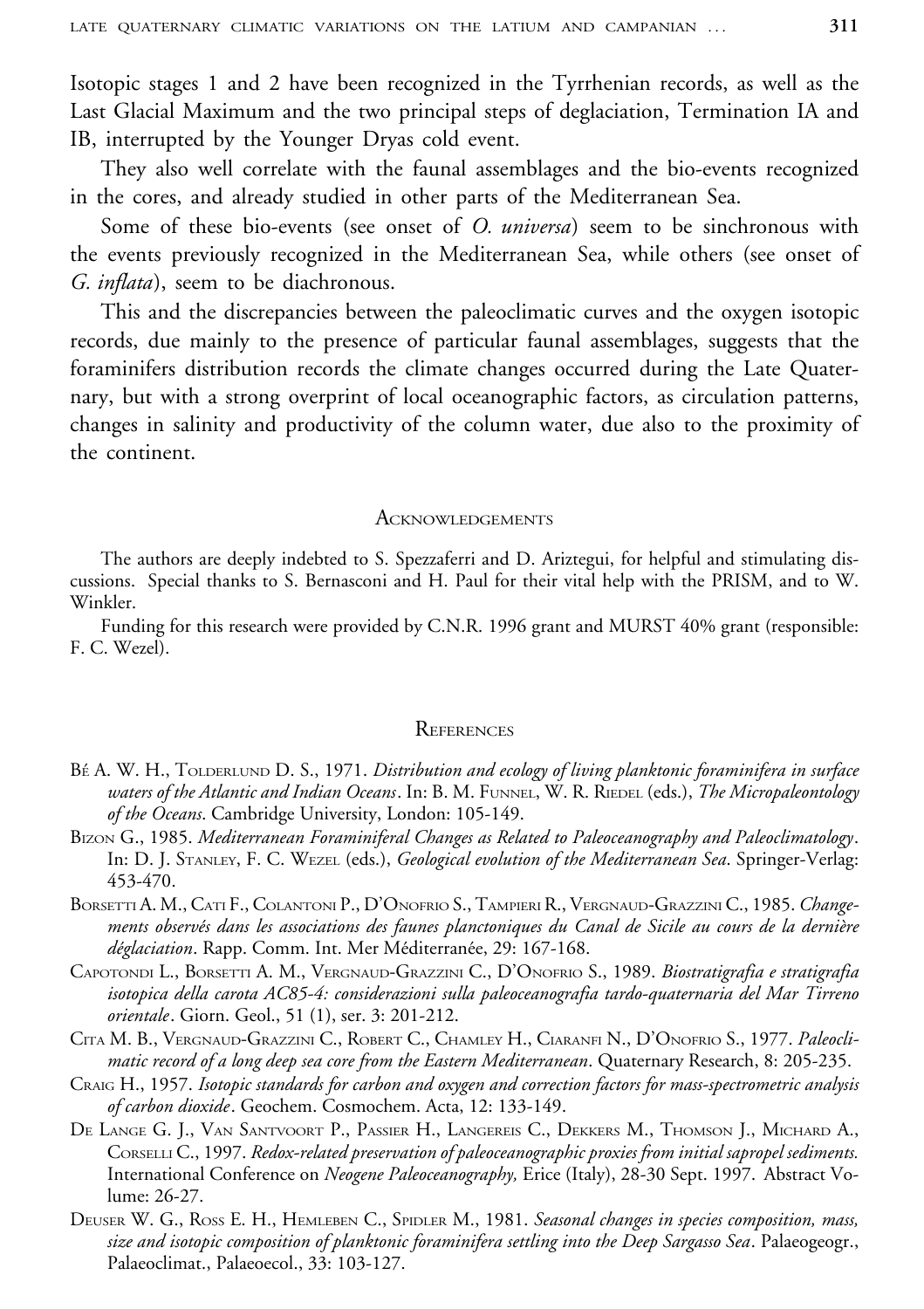- Duplessy J. C., Delibrias G., Turon J. L., Pujol C., Duprat J., 1981. *Deglacial warming of the Northeastern Atlantic Ocean: correlation with the paleoclimatic evolution of the European continent*. Palaeogeogr., Palaeoclimatol., Palaeoecol., 35: 121-144.
- Fairbanks R. G., 1989. *A 17,000-year glacio-eustatic sea level record: influence of glacial melting rates on the Younger Dryas event and deep-ocean circulation*. Nature, 342: 637-642.
- FAIRBRIDGE R. W., 1972. *Quaternary sedimentation in the Mediterranean region controlled by tectonics, paleoclimates and sea level* . In: D. J. Stanley (ed.), *The Mediterranean Sea*. Dowden, Hutchinson and Ross, Stroudsburg: 99-113.
- Keller J., Ryan W. B. F., Ninkovich D., Altherr R., 1978. *Explosive volcanic activity in the Mediterranean over the past 200,000 yr as recorded in deep-sea sediments*. Bull. Soc. Geo. American, 89: 591-604.
- Muerdter D. R., Kennett J. P., 1984. *Late Quaternary planktonic foraminiferal biostratigraphy, Strait of Sicily, Mediterranean Sea*. Mar. Micropal., 8: 339-359.
- Parker F. L., 1962. *Planktonic foraminiferal species in Pacific sediments*. Micropaleontology, vol. 8, n. 2: 219-254.
- Paterne M., Guichard F., Labeyrie J., Gillot P. Y., Duplessy J. C., 1986. *Tyrrhenian sea tephrochronology of the oxygen isotope record for the past 60000 years*. Marine Geology, 72: 259-285.
- Pujol C., Vergnaud-Grazzini C., 1995. *Distribution patterns of live planktic foraminifers as related to regional hydrography and productive systems of the Mediterranean Sea*. Mar. Micropal., 25: 187-217.
- Savelli D., Tramontana M., Wezel F. C., Tiberi P., Mazzoli S., 1988. *Recent sedimentation and basement rocks in the morphostructural context of the Campania-Latium margin (Tyrrhenian Sea): Preliminary report*. Boll. Oceanol. Teor. Applicata, 6: 91-100.
- Selli R., 1985. *Tectonic evolution of the Tyrrhenian Sea*. In: D. J. Stanley, F. C. Wezel (eds.), *Geological evolution of the Mediterranean Sea*. Springer-Verlag: 131-151.
- Shackleton N. J., Kennet J. P., 1975. *Late cenozoic oxygen and carbon isotopic changes at DSDP Site 284: Implications for glacial history of the Northern Hemisphere and Antarctic*. In: J. P. KENNET, R. E. HOUTZ *et al.*, *Initial Reports of the Deep Sea Drilling Project*, 29. U. S. Govt. Printing Office, Washington, D. C.: 801-807.
- Testa S., Marocco R., Pirini-Radrizzani C., Princivalle F., Vergnaud-Grazzini C., 1990. *Paleoclimatic record of the past 30,000 years in the Ligurian Sea: evidence provided by Oxygen isotopes, foraminifera and clay minerals*. Boll. Oceanol. Teor. Applic., vol. VIII, 3: 177-195.
- Thunell R. C., 1978. *Distribution of recent planktonic foraminifera in surface sediments of the Mediterranean Sea*. Mar. Micropaleontol., 3: 147-173.
- Thunell R. C., Williams D. F., 1983. *Paleotemperature and paleosalinity history of the eastern Mediterranean during the Late Quaternary*. Palaeogeogr., Palaeoclimatol., Palaeoecol., 44: 23-39.
- Thunell R. C., Williams D. F., Kennett J. P., 1977. *Late Quaternary paleoclimatology, stratigraphy and sapropel history in eastern Mediterranean deep-sea sediments*. Mar. Micropaleontol., 2: 371-388.
- Thunell R. C., Williams D. F., Belyea P. R., 1984. *Anoxic events in the Mediterranean sea in relation to the evolution of the late Neogene climates*. Mar. Geol., 59: 105-134.
- Vanney J.-R., Gennesseaux M., 1985. *Mediterranean seafloor features: overview and assessment*. In: D. J. Stanley, F. C. Wezel (eds.), *Geological evolution of the Mediterranean Sea*. Springer-Verlag: 3-32.
- Vergnaud-Grazzini C., 1985. *Mediterranean Late Cenozoic Stable Isotope Record: Stratigraphic and Paleoclimatic Implications*. In: D. J. Stanley, F. C. Wezel (eds.), *Geological evolution of the Mediterranean Sea*. Springer-Verlag: 413-451.
- Vergnaud-Grazzini C., Ryan W. B. F., Cita M. B., 1977. *Stable isotopic fractionation, climate change and episodic stagnation in the eastern Mediterranean during the Late Quaternary*. Mar. Micropaleontol., 2: 353-370.
- Vergnaud-Grazzini C., Borsetti A. M., Cati F., Colantoni P., D'Onofrio S., Saliege J. F., Sartori ` R., Tampieri R., 1988. *Paleoceanographic record of the Last deglaciation in the Strait of Sicily*. Mar. Micropaleontol., 13: 1-21.
- Wezel F. C. (ed.), 1981. *Sedimentary basins of Mediterranean margins. CNR Italian Project of oceanography*. Tecnoprint, Bologna, 520 pp.